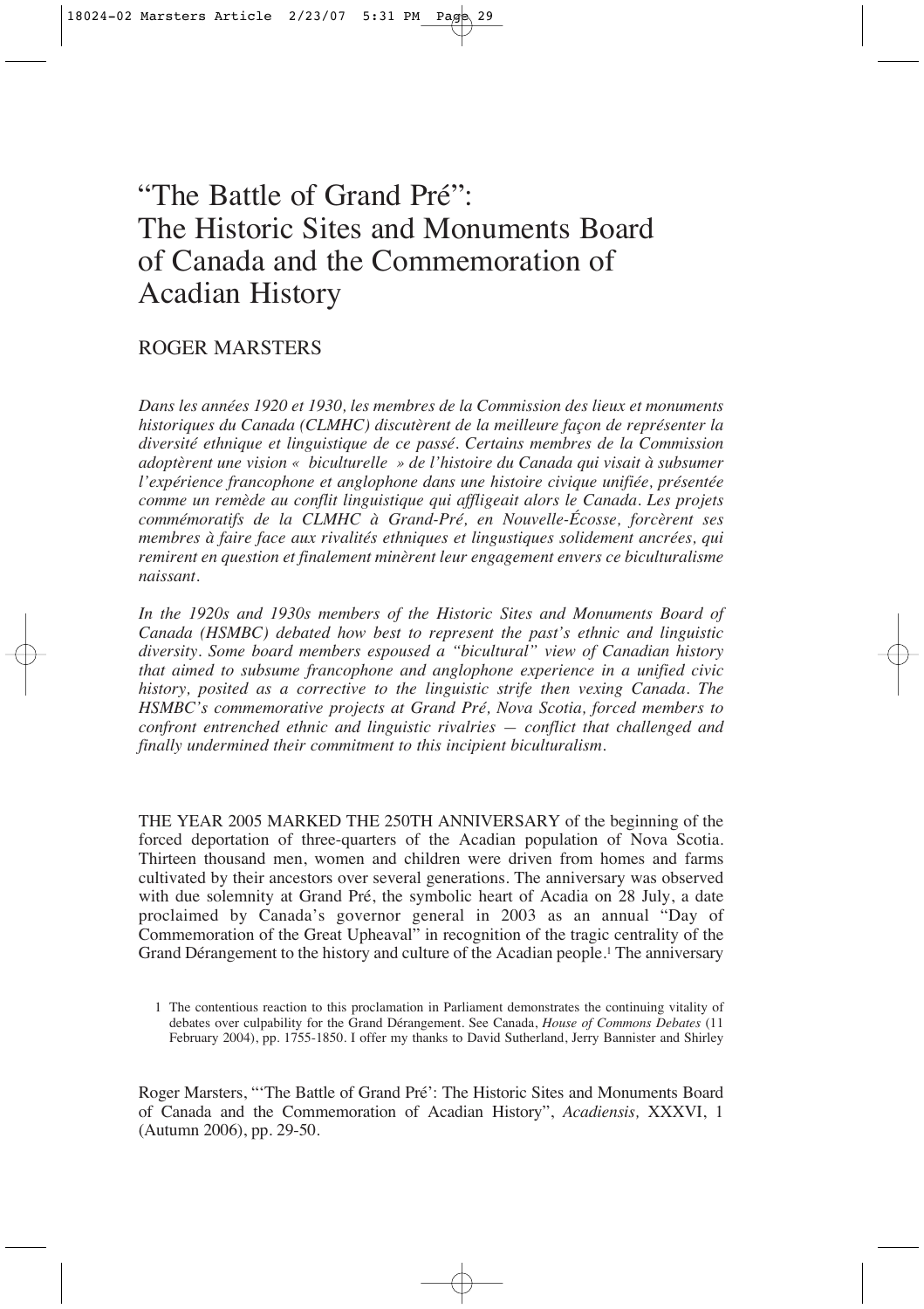was accompanied by an outpouring of scholarly and popular writing on the Acadian past, exemplified by John Mack Faragher's substantial 2005 synthesis *A Great and Noble Scheme: The Tragic Story of the Expulsion of the French Acadians from their American Homeland*. <sup>2</sup> It is significant that Faragher is a Yale University professor of colonial American history and not a historian of Canada or of the Atlantic Provinces: as P.D. Clarke contends in his provocative response to the Atlantic Canada Studies Conference XIII in 2000, Acadian history has been largely and conspicuously absent from the work of the "*Acadiensis* generation" of regional scholars writing in English from the 1970s onward.3 In Clarke's view, the dominant historiographical framework of that generation is a thoroughly materialist one concerned with analyzing the Maritime Provinces' subordinate position in the Canadian political economy. Seeking to redress myths of Maritime conservatism with evidence of the region's embrace of economic modernism, these scholars were unable to come to terms with Acadian culture's perceived "backward, monolithic, Catholic, and corporatist" character.4 Asserting a unified regionalism developed in the face of central Canadian economic and political predation, they were unable to accommodate Acadia's radical difference and to envision the region, and by extension the nation, as fundamentally bicultural.

This apparent neglect of Acadian history by English-language historians in Canada from the 1970s onwards must be seen as something of a novelty. As Peter Pope has recently noted, Acadian history generally and that of the Grand Dérangement in particular had been a dominant consideration of Nova Scotia's pre-Confederation historiography.<sup>5</sup> Brook Taylor illustrated in 1989 how debates over the Acadian past

Tillotson for their responses to earlier drafts of this paper and to the anonymous reviewers for their insightful suggestions, particularly those regarding additional readings and references.

- 2 John Mack Faragher, *A Great and Noble Scheme: The Tragic Story of the Expulsion of the French Acadians from their American Homeland* (New York, 2005).
- 3 While Clarke's thesis that English-language Atlantic Canadian studies have, since the 1970s, been dominated by a "cadre" of scholars staking political claims based on the limited identity "Maritimer" and who privilege materialist analysis over considerations of culture and so exclude Acadian experience from their work – is an elegant one, it requires qualification. Contemporary scholars of the region writing in English, including many whose work has appeared in *Acadiensis*, address Acadian history (pre- and post-Expulsion) extensively in their studies. Distinguished recent examples include N.E.S. Griffiths, *From Migrant to Acadian: A North American Border People, 1604-1755* (Montreal, 2005) and John Reid et al., *The "Conquest" of Acadia, 1710: Imperial, Colonial, and Aboriginal Constructions* (Toronto, 2004). A brief sampling of this extensive literature includes Sheila Andrew, *The Development of Elites in Acadian New Brunswick, 1861-1881* (Montreal, 1996); Brenda Dunn, Sally Ross and Birgitta Wallace, *Looking Into Acadia: Three Illustrated Studies* (Halifax, 1998); A.J.B. Johnston, *Control and Order in French Colonial Louisbourg, 1713-1758* (East Lansing, Michigan, 2001); George Rawlyk, *Nova Scotia's Massachusetts: A Study of Massachusetts-Nova Scotia Relations, 1630 to 1784* (Montreal, 1973); Sally Ross, *Les écoles acadiennes en Nouvelle-Ecosse, 1758-2000* (Moncton, 2001); George F.G. Stanley, "The Flowering of the Acadian Renaissance", in David Bercuson and Phillip Buckner, eds., *Eastern and Western Perspectives: Papers from the Joint Atlantic Canada/Western Canadian Studies Conference* (Toronto, 1981); and M. Brook Taylor, "The Poetry and Prose of History: *Evangeline* and the Historians of Nova Scotia", *Journal of Canadian Studies*, 23, 1-2 (1988), pp. 46-67. For a recent bilingual collection, see René-Gilles LeBlanc, *Du Grand Dérangement á la déportation: Nouvelles perspectives Historiques* (Moncton, 2005).
- 4 P.D. Clarke, "L'Acadie perdue; Or, Maritime History's Other", *Acadiensis* XXX, 1 (2000), p. 75.
- 5 Peter Pope, "Comparisons: Atlantic Canada", in Daniel Vickers, ed., *A Companion to Colonial America* (Malden, MA, 2003).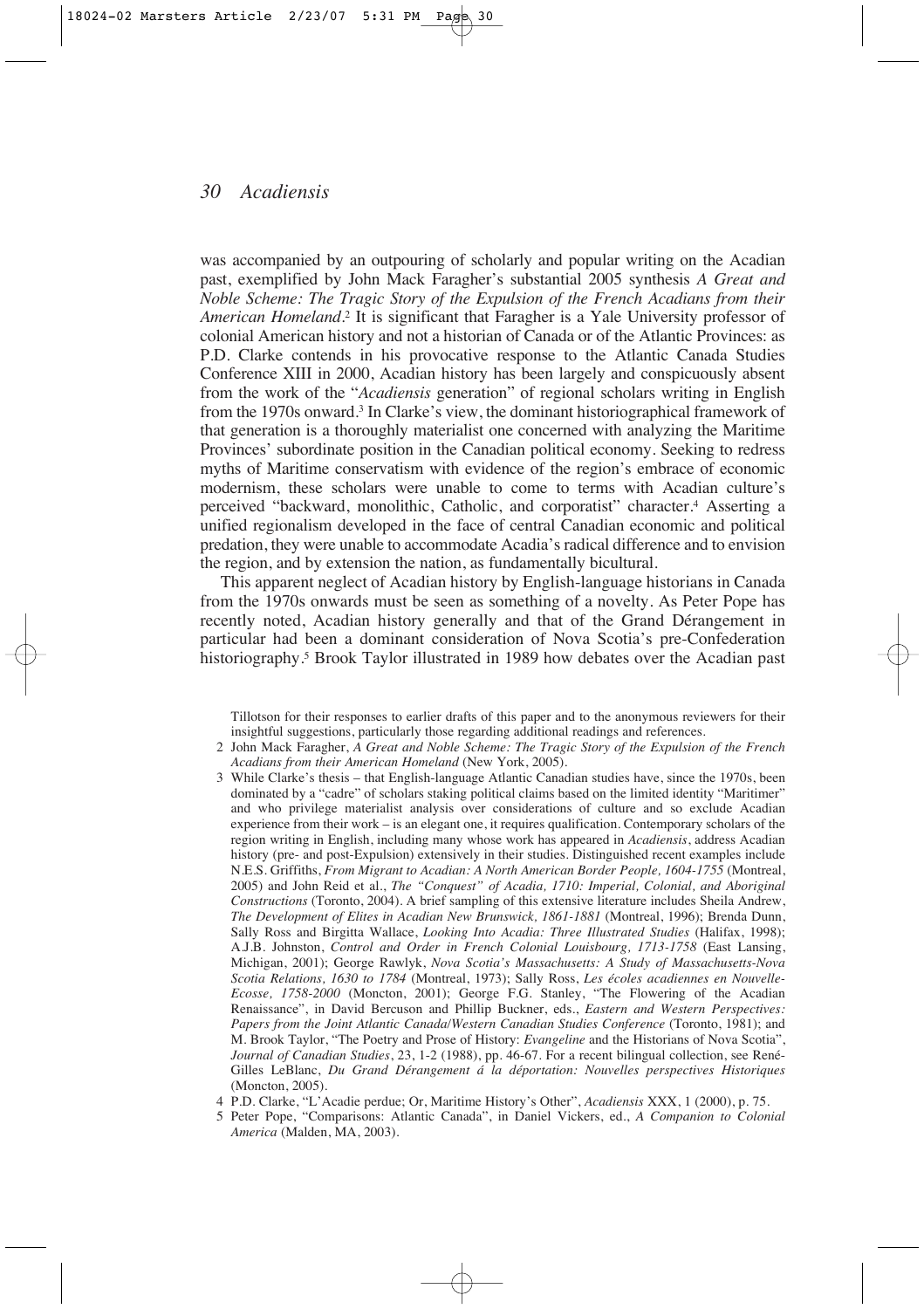were central to the emergence of a distinctive tradition of English-language historical writing in late-19th-century Nova Scotia and to the development of cultural institutions founded to support it.6 Acadian history was also central to the works of the first generation of professional historians to examine the region's past, most evident in Columbia University historian John Bartlett Brebner's 1927 *New England's Outpost: Acadia before the Conquest of Canada*. <sup>7</sup> Much of this earlier work, though, prefigured the "othering" of Acadian culture that Clarke sees in the more recent historiographical tradition as it was either indifferent or actively hostile to contemporary Acadian aspirations. A lesser-known tendency, embodied in the writings and commemorative activities of a number of Anglo-Canadian historians and heritage activists in the first decades of the 20th century was, however, much more sympathetic to the history and aspirations of Franco-Canadians generally and of Acadians in particular. These intellectuals – William Douw Lighthall, Adam Shortt and Arthur Doughty among others – espoused a bicultural vision of Canadian nationhood and sought to ground it in a reading of history that, they hoped, gave due attention to both French and English cultural legacies. In the 1920s and 1930s this avowedly bicultural view of the Canadian past encountered both an earlier British imperialist historical perspective and an emerging Acadian nationalist one on the historically troubled ground of Grand Pré.

As P.D. Clarke's allegations against contemporary scholarship demonstrate, these questions remain vital for regional and national historians in the 21st century. Accordingly, this article traces the course of early-20th century attempts by certain Anglo-Canadian intellectuals to imagine a bicultural nationalism and examines the commemoration of Acadian history at Grand Pré as an arena of historiographical contention within which the perils and limitations of a bicultural approach become apparent. Beginning with a sketch of contemporary anglophone biculturalism, the article examines the ambiguous status of Acadian history generally, and of the Grand Dérangement in particular, in English-language historiography of the late-19th and early-20th centuries as well as the role of the Historical Sites and Monuments Board of Canada (HSMBC) in promulgating an official Canadian public history in the first decades of the 20th century. It then examines debates over commemoration of Grand Pré's past engaged in by the board's chief Maritime Provinces' representatives John Clarence Webster and D.C. Harvey. In the course of attempting to forge a consensus on the appropriate means of commemorating the bitter legacy of the Grand Dérangement, Webster, the Maritime Provinces' chief proponent of bicultural nationalism, was ultimately forced to recognize both the incommensurability of contemporary historical perspectives and the difficulty of framing a bicultural history of both a region and a nation born in inter-ethnic conflict.

Attempts by Anglo-Canadian intellectuals to forge a coherent account of the national past sufficiently broad to comprehend both anglophone and francophone experience, as well as one that might serve as an agent of national unity, is the subject

<sup>6</sup> M. Brook Taylor, *Promoters, Patriots, and Partisans: Historiography in Nineteenth-Century English Canada* (Toronto, 1989), pp. 186-204.

<sup>7</sup> John Bartlett Brebner, *New England's Outpost: Acadia before the Conquest of Canada* (New York, 1927).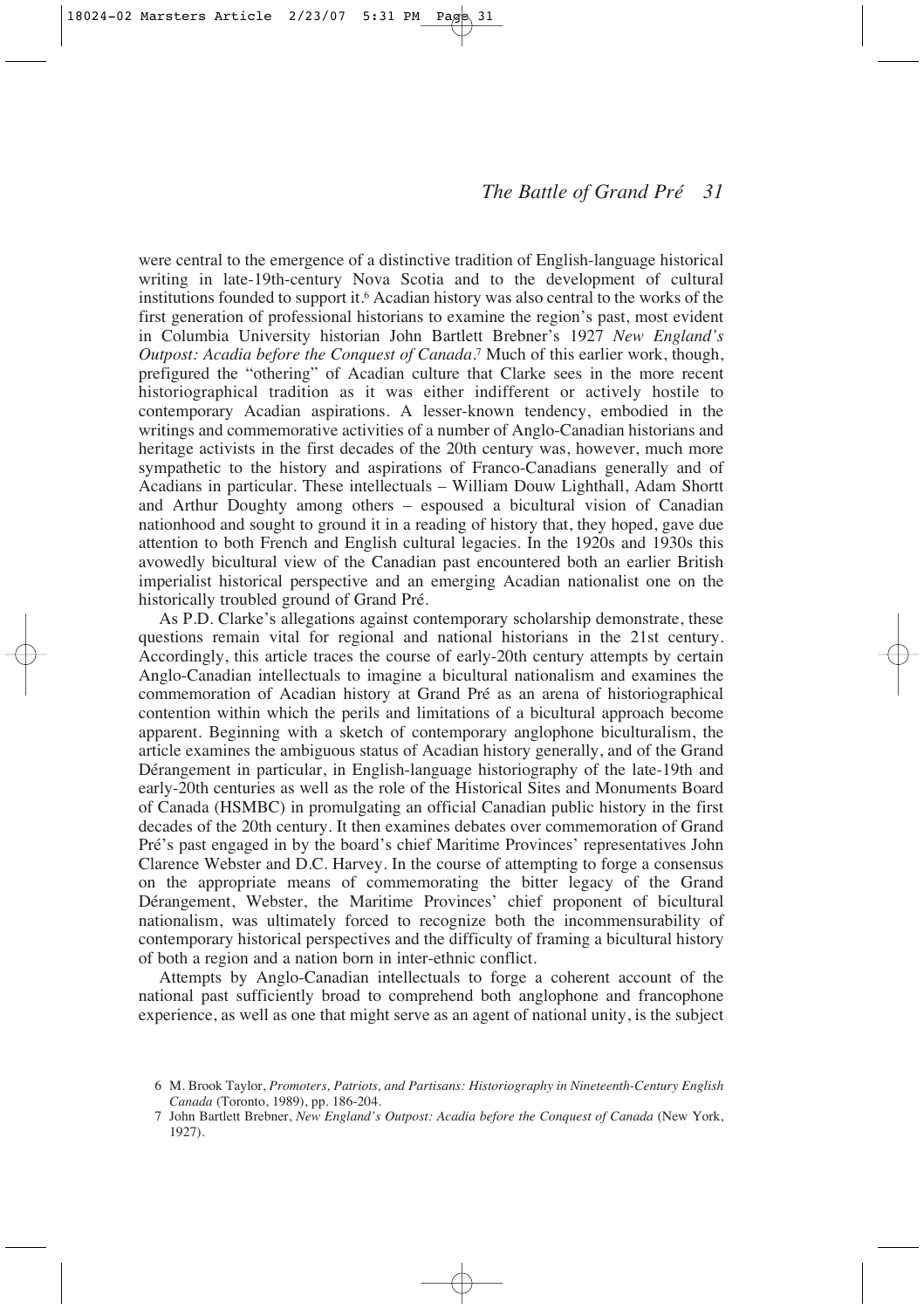of a well-established and persistent historiography. Ian E. Wilson's study of scholar Adam Shortt and archivist Arthur Doughty examines the substance of their proposed binational or bicultural history, one which its authors felt had clear political implications for the development of the Canadian nation. They hoped, Wilson notes, that a "common historiography and historical tradition would do much to give Canadians a unity and common approach to national issues. But above all, historical study, in its broadest sense encompassing all aspects of the life of society, provided a suitable education for informed citizens, enabling each to take his rightful place in national life".8 Shortt's and Doughty's views are examined in closer detail by Carl Berger, who likewise documents George Wrong's contemporary admiration for the apparent stability of Quebec society and identifies Wrong with contemporaries who sought to create an *entente cordiale* between Quebec and English Canada: "Wrong wrote within a tradition of English-Canadian literature on Quebec that endeavoured to reconcile differences and promote a better understanding through sympathetic interpretations of its history and culture".9 The histories of Shortt, Doughty and Wrong were explicitly intended to serve larger civic goals.

Alan Gordon offers a more recent examination of the efforts of anglophone intellectuals, particularly those centred in Montreal, to appropriate the French Canadian past for patriotic purposes. Gordon traces the late-19th- and early-20thcentury commemorative work of heritage activists such as William Douw Lighthall, individuals who admired an idealized vision of French Canadian society and who sought to incorporate it into a "bicultural interpretation of modern Canada". Gordon traces the parallel emergence of a distinct francophone commemorative movement in Quebec in the first decades of the 20th century and its connection to the contemporary formulation of French Canadian nationalisms. Analysing the encounter between this Québécois commemorative tradition and the civic history promulgated by anglophone enthusiasts and Anglo-dominated agencies including the HSMBC, Gordon concludes that francophone activists' perspectives did not accord with anglophones' teleological "national narrative", which maintained "Native peoples were gradually overcome by the settlers and soldiers of French absolutism, who themselves eventually succumbed to Great Britain's superior civilization".10

The pervasiveness of this view must be qualified by an awareness that the board failed to sustain a coherent definition of "national history", a failure that Gordon himself recognizes.<sup>11</sup> C.J. Taylor, for his part, demonstrates that the diverse regional nature of Canada prevented the HSMBC from developing a single, unified definition of

<sup>8</sup> I.E. Wilson, "Shortt and Doughty: The Cultural Role of the Public Archives of Canada, 1904-1935", *The Canadian Archivist/L'Archiviste canadien*, 2, 4 (1973), pp. 10-11.

<sup>9</sup> Carl Berger, *The Writing of Canadian History: Aspects of English-Canadian Historical Writing since 1900* (Toronto, 1986), p. 17.

<sup>10</sup> Alan Gordon, *Making Public Pasts: The Contested Terrain of Montréal's Public Memories, 1891- 1930* (Montreal, 2001), pp. 52-3, 63. The literature on historical memory and commemoration in Quebec, like its counterparts in the rest of Canada, is both extensive and growing. For introductions to this work see also Jocelyn Létourneau, *A History for the Future: Rewriting Memory and Identity in Quebec* (Montreal, 2004); Ronald Rudin, *Founding Fathers: The Celebration of Champlain and Laval in the Streets of Quebec, 1878-1908* (Toronto, 2003); and Jacques Mathieu and Jacques Lacoursière, *Les mémoires québécoises* (Sainte-Foy, QC, 1991).

<sup>11</sup> Gordon, *Making Public Pasts*, p. 70.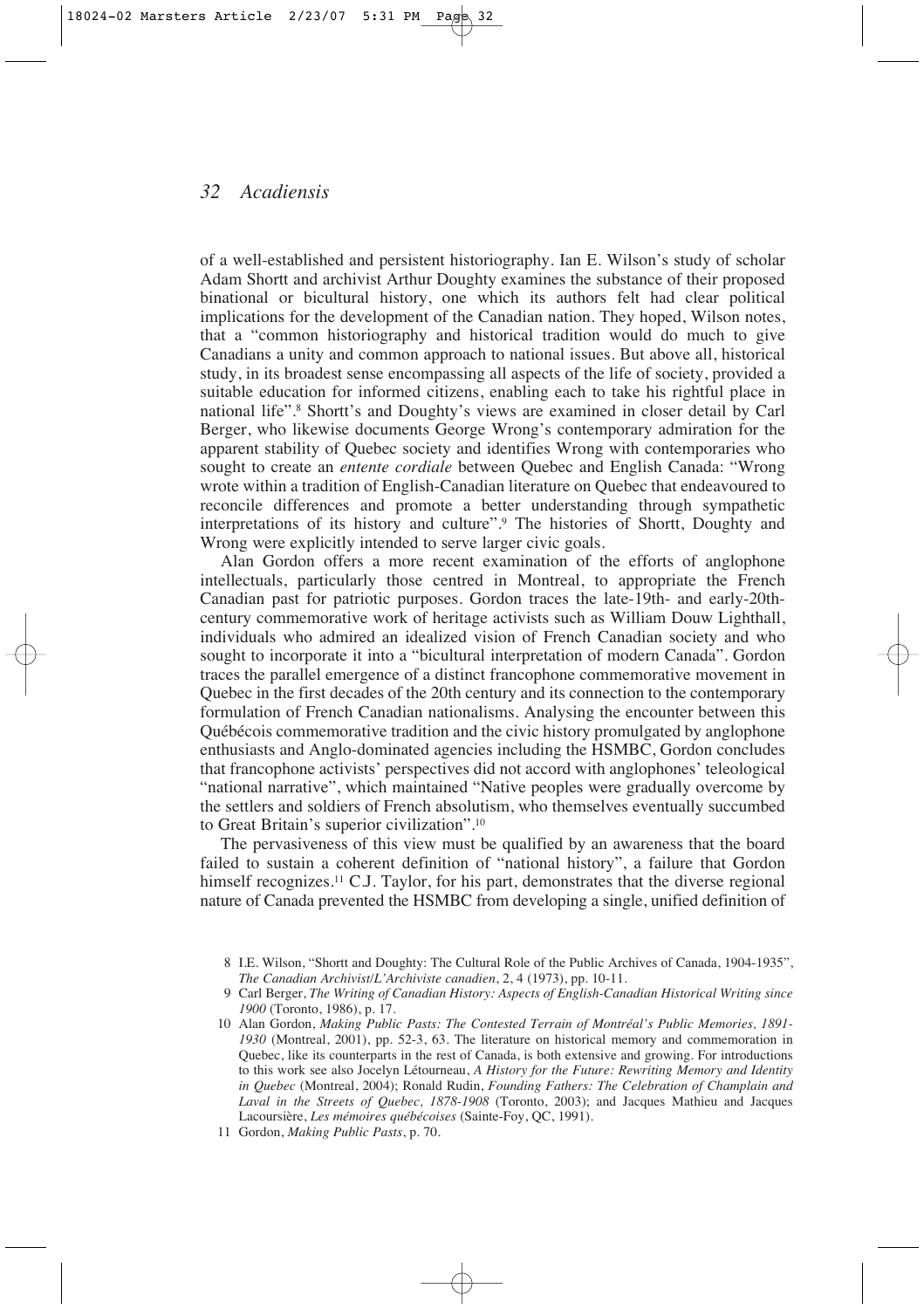"national significance" as embodied in its commemorative activity.12 Board members lobbied for recognition of sites in the regions they represented, often with little regard for the broader significance of the site, event or person commemorated. In the first years of the board's existence this meant a preponderance of Ontario and Quebec sites were marked, as powerful members from these provinces dominated HSMBC deliberations.13 From the mid-1920s to the mid-1930s, however, Quebec influence on the board waned as anglophone members banded together to thwart the efforts of a succession of francophone members drawn from that province's well-developed heritage community. Canada's regional and especially its linguistic diversity ensured that this process of historical identification and commemoration was contentious.

Given persistent ethnic and linguistic conflict, assertions of the nation's bicultural origins were accordingly tentative and fluid. As H.V. Nelles's wide-ranging examination of the 1908 Quebec Tercentenary celebration demonstrates, anglophone admirers of French Canadian colonial history sought to embody a vision of Canada's bicultural history in a series of public spectacles that were altered significantly in response to French Canadians' very different readings of historical events.14 The experience of the Quebec Tercentenary demonstrated the difficulties of joining the contentious pasts of France and Britain in Canada into a single, unified historical tradition: no matter how much each population admired the other's record of martial prowess and accomplishment, the historical actors would always remain enemies. This paradox – the attempt to "foster national consciousness by reviving sectional interests"15 – repeatedly vexed attempts to celebrate Canada's past publicly during the first half of the 20th century. Nelles's demonstration of the problematic character of bicultural formulations of Canadian history, and his close attention to the manifold political and cultural forces shaping these formulations, offer an illuminating context for Anglo-Canadian intellectuals' idealistic vision of French-English biculturalism as a conciliatory tool with which to forge a unified Canadian citizenry.

The efforts of Earl Grey, Doughty, Lighthall and others to reconcile Franco- and Anglo-Canadians' histories became increasingly urgent in the second decade of the 20th century as social and political events worked to drive the communities farther apart. The Ontario Schools Question became, after 1912, a rallying point for Orange Order extremists and francophone nationalists alike. The poisonous ethnic politics surrounding recruitment during the First World War, culminating in the 1917 Conscription Crisis, further complicated the situation. Elite elements of both communities attempted to promote conciliation, organizing intercultural gatherings as a means of bridging the growing linguistic and cultural divide (i.e., the Bonne Entente

15 D.C. Harvey, "National Historic Sites in Nova Scotia", *Dalhousie Review*, 18 (1939), p. 436.

<sup>12</sup> C.J. Taylor, *Negotiating the Past: The Making of Canada's National Historic Parks and Sites* (Montreal, 1990), p. 44. See also Shannon Ricketts, "Cultural Selection and National Identity: Establishing Historic Sites in a National Framework, 1920-1939", *The Public Historian*, 18, 3 (1996), pp. 23-41.

<sup>13</sup> Taylor, *Negotiating the Past*, p. 47.

<sup>14</sup> H.V. Nelles, *The Art of Nation-Building: Pageantry and Spectacle at Quebec's Tercentenary* (Toronto, 1999). Earl Grey's pairing of the English victory at the Plains of Abraham and the French victory at Ste-Foy in the commemorative events is an excellent example of the necessary malleability of bicultural formulations of the Canadian past. See pp. 78-86.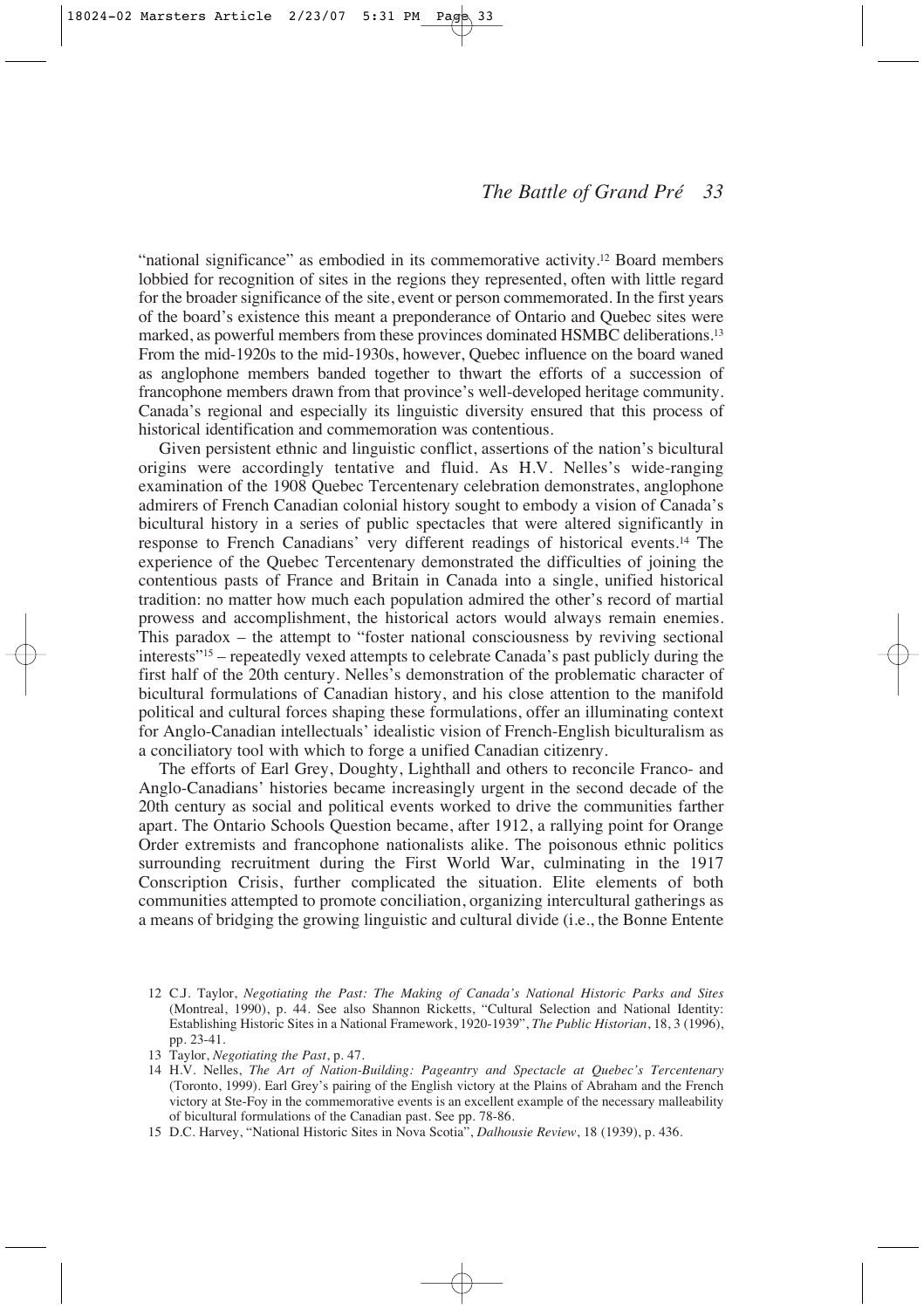movement), but to little avail.16 In 1917 the country split deeply over the Borden government's move to institute compulsory military service, which anglophone Canada preponderantly supported and francophone Canada preponderantly opposed. The formation of the Union Government and its ratification in a divisive election created a House of Commons similarly polarized along ethnic and linguistic lines. As a result, an Anglo-Canadian majority effectively imposed conscription on Franco-Canadians, an act that profoundly unsettled ethnic and linguistic relations in the country. Historiographically, it gave tremendous impetus to French Canadian clerical nationalism, embodied in Lionel Groulx and the Action française movement. It also undermined the bicultural nationalists' claim that the traditions of Canada's founding peoples – francophones and anglophones – were equally valid.17

It is a measure of the breadth of cultural divide between francophone and anglophone Canada in the years following the First World War that the catastrophic effects of the Conscription Crisis were not widely apparent to the country's Englishspeaking elites. Indeed, the wave of patriotic feeling created by the war underlay the creation of a number of nominally national historical organizations, including the HSMBC in 1919 and the Canadian Historical Association (CHA) in 1922.18 Neither the board nor the CHA would prove amenable to Québécois historiographical perspectives in the first decades of their existence.19 Nevertheless, Anglo-Canadian expressions of biculturalism continued to be heard during this period. Doughty oversaw the publication of the highly regarded *Canada and Its Provinces* series during the war years and after the war continued to expand the Dominion Archives' collection and to promote it to professional historians as the basis on which "ultimate" history might still be written.<sup>20</sup>

This tentative Anglo-Canadian biculturalism was embodied within the HSMBC by New Brunswick representative John Clarence Webster, a retired Edinburgh-educated surgeon, collector and amateur historian of 18th-century North America.<sup>21</sup> Following a distinguished medical career in Europe and the United States, Webster returned to his native province in 1919 and became active in Canadian historical and heritage organizations. During his tenure from 1923 to 1950 as senior Maritime member and

- 18 The Historic Sites and Monuments Board of Canada was overseen at this time by the Dominion Parks Branch of the Department of the Interior. See Taylor, *Negotiating the Past*, p. 39. An account of the development of the CHA is provided in Donald Wright, *The Canadian Historical Association: A History* (Ottawa, 2003). See also Donald Wright, *The Professionalization of History in English Canada* (Toronto, 2005).
- 19 Taylor, *Negotiating the Past*, pp. 9-11; Gordon, *Making Public Pasts*, pp. 60-3.
- 20 Wilson, "Shortt and Doughty", p. 14.
- 21 For analysis of Webster's career as a historian and heritage activist, see Roger Marsters, "John Clarence Webster and Bicultural Nationalism: Language, Ethnicity and the Politics of

<sup>16</sup> Susan Mann, *The Dream of Nation: A Social and Intellectual History of Quebec* (Montreal, 2002), pp. 203-8. See also Gordon, *Making Public Pasts*, pp. 86-7 and Berger, *Writing of Canadian History*, p. 18.

<sup>17</sup> Mann, *Dream of Nation*, pp. 218-32 See also Gordon, *Making Public Pasts,* p. 171, summing up the consequences of 1917: "The Great War's conscription crisis compelled French Canadians to accept a fundamental opposition between their interests and those of English-speaking Canadians and the British Empire. . . . Conscription shattered [Henri] Bourassa's balanced notion of liberalism combined with an expansive bicultural nationalism and cleared the path for Groulx's more Québec-centred reformulation of French-Canadian nationalism".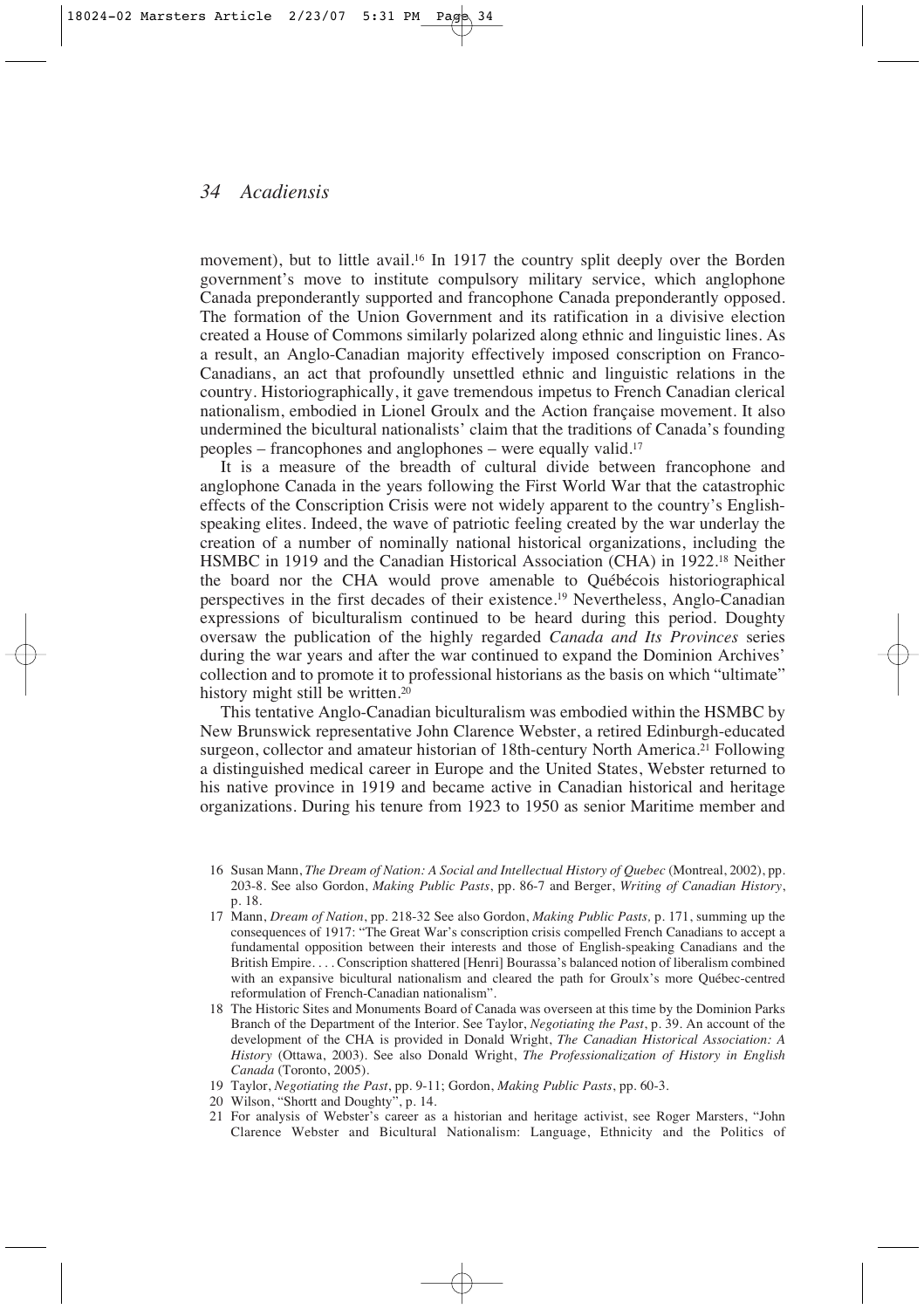later chair of the HSMBC, Webster showed himself to be one of the board's dominant members, with a well-developed and articulated conception of national history resting largely on his view of francophone-anglophone relations in Canadian society, past and present. These views, directly influenced by the formulations of Shortt and Doughty, were characterized both by members of Webster's generation and by later commentators as "bicultural". This early-20th-century Anglo-Canadian biculturalism, unlike its later namesake, was neither consistently defined nor embodied in a program of legislative action. It served, rather, to identify a tendency to emphasize the joint contributions of the francophone and anglophone communities to the development of Canada as a modern nation – often in a conscious attempt to improve the tone of civic relations poisoned by linguistic strife and discrimination.

From the 1920s onward, Webster was presented with an unparalleled opportunity to put an activist historiography of a bicultural Canada into practice. Growing up in New Brunswick, he was familiar with the Acadian communities there and was personally acquainted with prominent Acadian cultural figures, including Senator Pascal Poirier and historian and genealogist Placide Gaudet. Webster's own historical studies and the long accumulation of his Canadiana collection gave him detailed knowledge of the brutalities and injustices that dominated Acadian history. He was, therefore, aware of the difficulties of publicly commemorating the horrors inherent in the Expulsion of the Acadians while at the same time trying to promote a view of history that sought to bridge the distance between Canada's English- and French-speaking populations.<sup>22</sup>

That the consequences of the Expulsion still vitally affected the experiences of Acadians in the Maritime Provinces in the interwar period was plainly evident. When refugee Acadians emerged from the forests or returned from exile in France or the British American colonies after the 1763 Treaty of Paris, they were forced to resettle in widely dispersed communities in marginal areas of the region. These communities existed in isolation from one another and from the dominant, anglophone society for a century, and it was not until the 1860s that Acadian institutions were established to assist in the development of Acadian professionals and of an Acadian identity.23 Despite gains in the decades before and after the turn of the 20th century, Acadians remained subject to educational and economic discrimination in the 1930s and beyond. The fate of P.J. Veniot, Acadian premier of New Brunswick from 1923 to

Commemoration in Early Twentieth-Century Canada", MA thesis, Dalhousie University, 2004. See also George Stanley, "John Clarence Webster: The Laird of Shediac", *Acadiensis,* III, 1 (1973) and Gerald A. Thomas, "John Clarence Webster: The Evolution and Motivation of an Historian", MA thesis, University of New Brunswick, 1990. A full list of Webster's literary and historical works can be found in John Clarence Webster, *Those Crowded Years 1863-1944: An Octogenarian's Record of Work* (Shediac, NB, 1944), pp. 49-51. This latter work informs most biographical treatments of Webster; it was written for Webster's daughter Janet Roche, who was later interned (and died) in a Nazi concentration camp for activities with the French underground. See J.C. Webster to D.C. Harvey, 23 August 1949, Correspondence of the Public Archives, RG 53, vol. 13, Nova Scotia Archives and Record Management (NSARM).

<sup>22</sup> An introduction to the extensive historiography of the Expulsion is provided in N.E.S. Griffiths, ed., *The Acadian Deportation: Deliberate Perfidy or Cruel Necessity?* (Toronto, 1969). A full recent treatment is provided in Geoffrey Plank, *An Unsettled Conquest: The British Campaign Against the Peoples of Acadia* (Philadelphia, 2001); see also Faragher, *Great and Noble Scheme*.

<sup>23</sup> Léon Thériault, "Acadia from 1763 to 1990: An Historical Synthesis", in Jean Daigle, ed., *Acadia of the Maritimes: Thematic Studies from the Beginning to the Present* (Moncton, 1995), pp. 49, 58-65.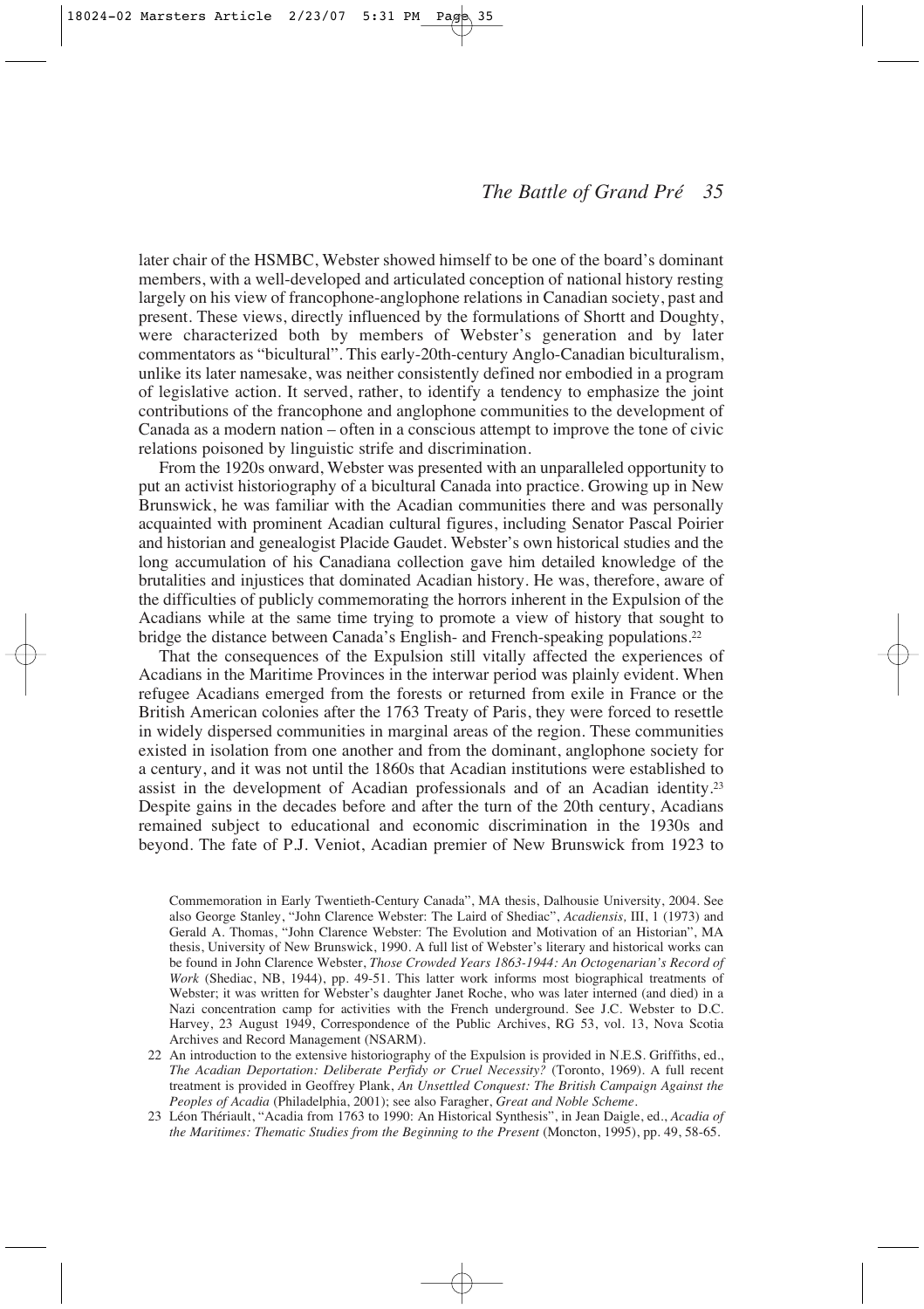1925, is indicative of the community's precarious position: his 1925 defeat in a provincial election divided the province along ethnic lines amidst claims of Ku Klux Klan intimidation.24

In September 1921 Webster was contacted by Father A.D. Cormier, president of the Comité de l'église-souvenir de Grand-Pré.25 The Comité had been formed under the auspices of the Acadian Société Mutuelle l'Assomption for the purpose of erecting a church on lands donated by the Dominion Atlantic Railway (DAR) at Grand Pré, Nova Scotia, to serve as a permanent memorial to the Expulsion and to mark the survival of Acadian culture in the face of catastrophic disruption.<sup>26</sup> Cormier's appeal presented Acadians' contemporary accommodation with their anglophone co-citizens as the consequence of a long struggle for survival, and invited the board to participate in the commemoration of this effort to mingle "the names of our compatriots of other races . . . with those of French Acadians" inscribed on the church's walls.27 Webster's response was prompt, his sentiments liberal. He assured Cormier that the region's "citizens of British ancestry" would be glad to contribute to this worthy project. The Expulsion, he asserted, stood with France's St. Bartholomew Massacre, Spain's reconquista and the United States's destruction of Indian nations as an example of signal historical injustice; only a "narrow-minded bigot or an ignoramus" could conclude otherwise. Webster welcomed the establishment of the memorial church as an opportunity to turn the historical "crimes" of the English and "provocations" of the French into "stepping-stones" on the path to a "dual nationality" based on "mutual forbearance and good-will".28

The Comité embraced the support of this distinguished English-speaking Maritimer and invited him to speak at the unveiling of the memorial church's cornerstone on 16 August 1922.29 Webster's address, reported verbatim in the region's English-language newspapers, was an eloquent and impassioned plea that the rancour of the past not be perpetuated, but rather that it serve as a warning that ethnic and linguistic difference need be accommodated in order to avoid political disaster. Seeking to transcend the partisan biases that vexed assessment of Acadian history, Webster appealed to his scientific training that, he asserted, allowed him to "establish facts in an impartial and unprejudiced spirit, keeping in restraint all emotionalism". Pre-Expulsion Acadians were "peaceable by nature" and "honest, sober, industrious

- 25 While Webster was not yet a member of the HSMBC at this time, his reputation as a collector of Canadiana and increasingly as an amateur historian, along with his relationship to prominent Acadians, probably recommended him to Cormier and the Comité de l'église-souvenir.
- 26 Barbara Le Blanc, *Postcards from Acadie: Grand Pré, Evangeline & the Acadian Identity* (Kentville, NS, 2003), pp. 118-21. The DAR's goal was to promote tourist traffic on its line through the Annapolis Valley and the connecting steamship service to New England.
- 27 A.D. Cormier to J.C. Webster, 8 September 1921, Webster Collection, F529, Nw Brunswick Museum (NBM).
- 28 J.C. Webster to A.D. Cormier, 13 September 1921, Webster Collection, F529, NBM. Webster personally contributed \$500 to the Comité, stipulating that the funds be used for "the procurement of any object of art or of any other material connected with Acadian history which, in his opinion, would be worthy of safe-keeping in the proposed museum". See C.D. Hébert to J.C. Webster, 27 November 1922, Webster Collection, F529, NBM*.*
- 29 C.D. Hébert to J.C. Webster, 31 July 1922, Webster Collection, F529, NBM.

<sup>24</sup> David Frank, "The 1920s: Class and Region, Resistance and Accommodation", in E.R. Forbes and D.A. Muise, eds., *The Atlantic Provinces in Confederation* (Toronto and Fredericton, 1993), p. 268.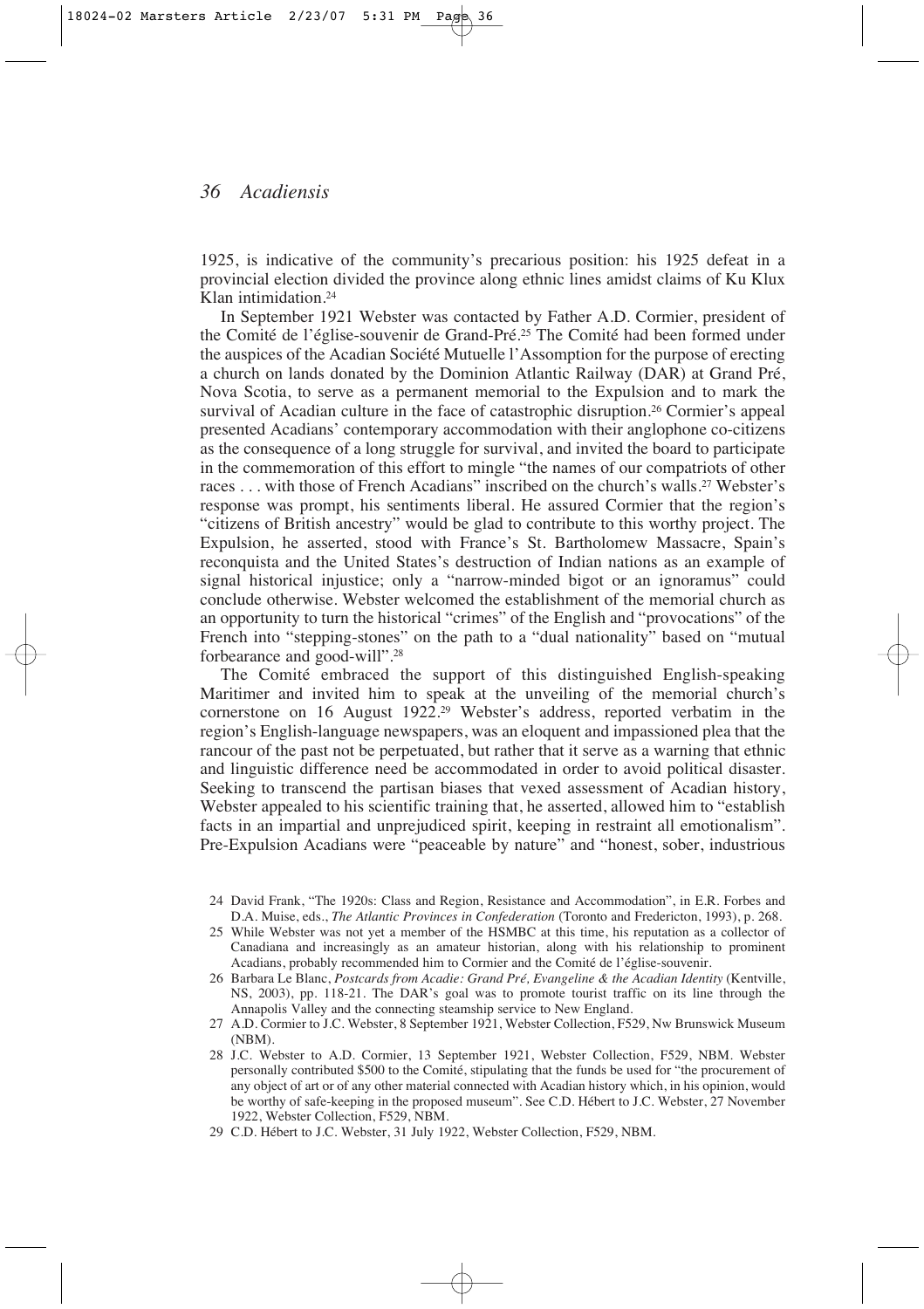and virtuous". They were, however, subject to the unwholesome designs of French imperial agents in Quebec and Louisbourg. These designs provided unscrupulous British, or more precisely New England, authorities with justification for their criminal dispossession of the Acadian people.30

It was, Webster asserted, essential to recognize these facts and to state them openly, and it was equally essential to prevent this recognition from nourishing a renewed sense of factionalism. He warned the assembled Acadians against making improper use of their tragic heritage: "Is this structure, consecrated today by the most solemn service of your church, to be a Martyr's Memorial used for the perpetuation of a spirit of rancor and hatred against your English-speaking compatriots? If so, better that it had never been built! . . . Is it not rather to be a sacred shrine commemorating the virtues as well as the sufferings of your ancestors? As you make your pilgrimage hither in the years to come, will you not . . . carry out that precept which is inculcated by your religion, viz., to pray for your enemies?" The consequences of not tailoring the need for commemoration to the goal of reconciliation were, he added, especially dire in a bicultural nation such as Canada. The history of the 19th century had proved the permanence of the French fact in America; Canada was and would remain a "dual nation" comprising francophone and anglophone peoples. For such a nation to develop harmoniously, the history of each faction had to be understood as the common heritage of both and should be taught as such to the nation's children. Failure to do so would lead inevitably to civil war, "a calamity which would terminate the development of Canada as a nation".31

The Grand Pré celebrations were widely reported in the Canadian press, and the tone of the coverage (in the English-language press at least) largely replicated the urgent biculturalism of Webster's address. The *Montreal Gazette* saw the ceremony as an instance of the "Anglo-French unity that in less than 200 years has replaced the bitter enmity" of which the Expulsion was a spectacular expression.32 The *Halifax Herald* went further, seeing in the public display of reconciliation proof of a permanent fusion of sectional interests that vouchsafed the unity of both nation and empire: "At last the breach between the races had been healed and henceforth there would be but one heart and will of Acadians to the children of British descent and of British descendents to Acadians within the confines of a great Dominion and of vaster Empire".<sup>33</sup>

Such conciliatory views had not, of course, characterized French-English relations in Canada since the Conquest, nor were they conspicuous in the historiography of the Acadian Expulsion. For nearly a century after it began in 1755, the orthodox view of the Expulsion in English-speaking British North America was that the Acadians had rejected allegiance to the British Crown and were wilfully complicit in attacks on British settlements in Nova Scotia; they therefore deserved to be dispossessed of their lands and

- 31 John Clarence Webster, "United in Common Loyalty and Friendship".
- 32 *Montreal Gazette*, 17 August 1922.

<sup>30</sup> John Clarence Webster, "United in Common Loyalty and Friendship. Text of the Address Delivered by Dr. J. Clarence Webster, of Shediac, N.B. at the Dedication of the Grand Pre Memorial on August 16th, 1922", *Halifax Morning Chronicle*, 21 August 1922.

<sup>33</sup> *Halifax Herald*, 17 August 1922. French Canadian press coverage was similarly full, if less floridly idealistic; see, for example, *Le Devoir*, 19 August 1922.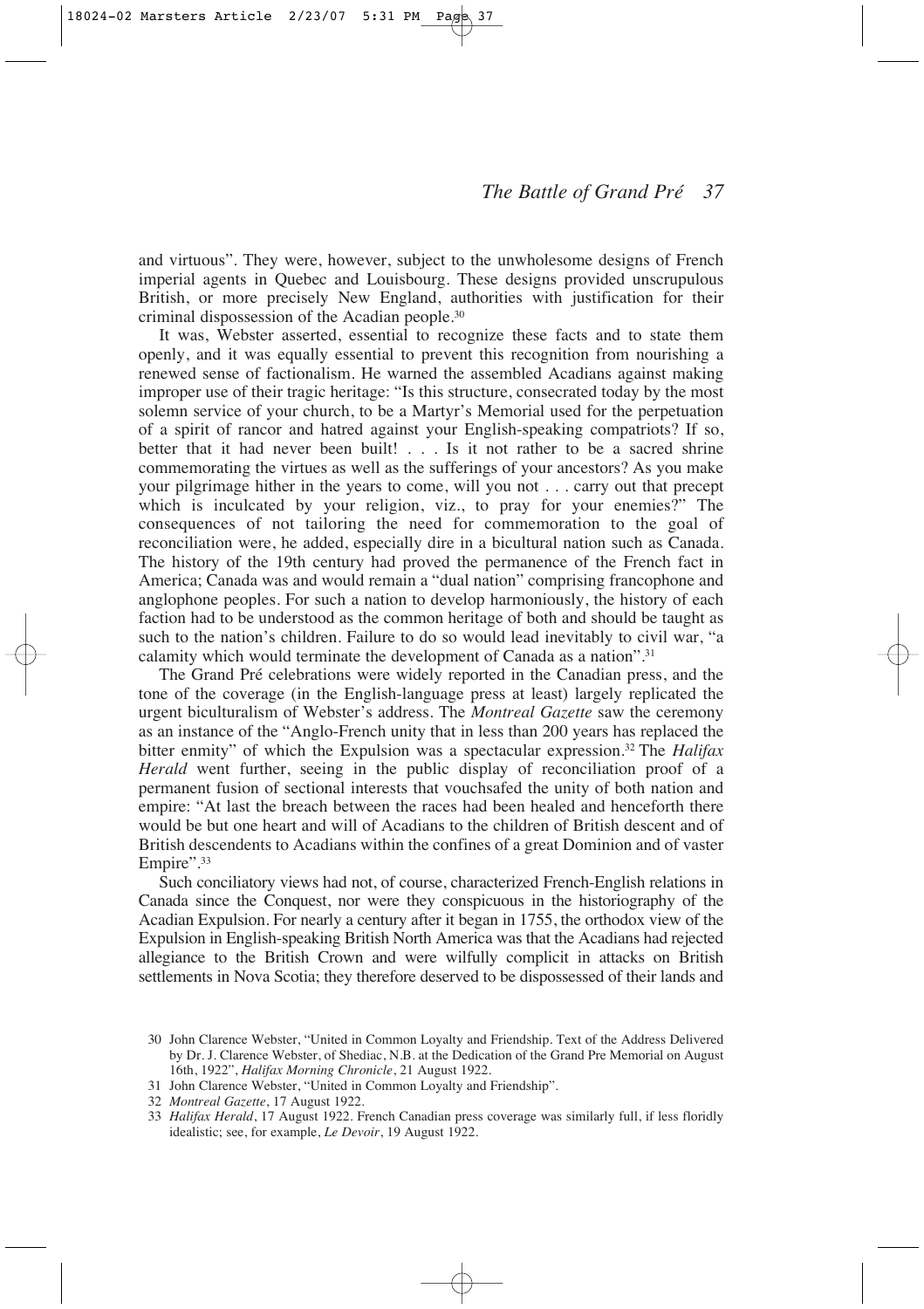superseded by, as Brook Taylor characterizes the attitude, "a more energetic race". The alternative view – that the Acadians were a simple peasant people unjustly removed from their lands – was espoused by the French Abbé Guillaume-Thomas-François Raynal, but this approach won few adherents among anglophones until the 1847 publication of Henry Wadsworth Longfellow's *Evangeline: A Tale of Acadie*. <sup>34</sup> The tremendous international success of this poem simultaneously provided a central myth around which dispersed Acadian communities could begin to reconstruct their cultural identities and associated British Nova Scotia with the perpetration of an especially cruel atrocity.<sup>35</sup>

Nova Scotia historians mobilized to present documentary evidence refuting the views of Longfellow's compelling fiction. T.B. Akins used the Expulsion controversy as an opportunity to establish the Commission of Public Records at Halifax and to gather relevant documents from European repositories. Beamish Murdoch, in turn, used these documents in his three-volume *A History of Nova-Scotia, Or Acadie* to support a new reading of the Expulsion. The Acadians were fallible human beings rather than bucolic peasants and, as such, were receptive to the pressure applied from Louisbourg and Quebec. Some did indeed take part in military actions against the British at Grand Pré in 1747 and Fort Beauséjour in 1755 while all refused to take an unqualified oath of allegiance to the British Crown, a refusal that amounted to treason, and so the Acadians were legitimately subject to the dispossession meted out to them – however lamentably cruel its implementation. As rehearsed in Francis Parkman's hugely popular and influential *Montcalm and Wolfe,* this view of the Expulsion soon became the new orthodoxy in the English-speaking world.36

Expulsion historiography developed quite differently in the French-speaking world.37 The elaboration of a popular historiography of Acadian martyrdom, stoked by the popularity of *Evangeline*, was further elaborated in the work of francophone historians. The foremost exponent of this view, Abbé Henri-Raymond Casgrain, author of *Un Pèlerinage au pays d'Evangéline*, undertook archival research in Britain and France to challenge the validity of Akins's scholarship and the historiographical tradition based on it. Charges arose that Akins had deliberately suppressed evidence of British culpability; Senator Pascal Poirier, the most prominent voice of the Acadian cultural resurgence, proclaimed Akins "more odious" than the perpetrators of the Expulsion themselves for purportedly falsifying its history.38 In turn, members of the Nova Scotia Historical Society (NSHS) sought to reassert the traditional, pre-Longfellow view, in part to shore up their conservative, pro-British view of their province's development. In 1916 the two perspectives met briefly when the NSHS

<sup>34</sup> This discussion of the 19th-century historiography of the Expulsion relies on Taylor, *Promoters, Patriots, and Partisans*, pp. 186-204.

<sup>35</sup> For a full account of the role of Longfellow's poem in the development of the Acadian "renaissance" see Le Blanc, *Postcards from Acadie*, pp. 51-76. See also Henry Wadsworth Longfellow, *Evangeline: A Tale of Acadie* (Boston, 1847).

<sup>36</sup> Taylor, *Promoters, Patriots, and Partisans*, pp. 197-8. See also Beamish Murdoch, *A History of Nova Scotia, or Acadie* (Halifax, 1865-1867) and Francis Parkman, *Montcalm and Wolfe* (Boston, 1884).

<sup>37</sup> For nuanced analysis of this historiography, see Robert Viau, *Les visages d'Évangéline: du poème au mythe* (Beauport, QC, 1998) and Robert Viau, *Les Grands Dérangements: La deportation des Acadiens en literatures acadienne, québécoise et française* (Beauport, QC, 1997).

<sup>38</sup> Taylor, *Promoters, Patriots, and Partisans*, p. 206. See also Henri-Raymond Casgrain, *Un Pèlerinage au pays d'Evangéline* (Quebec, 1887).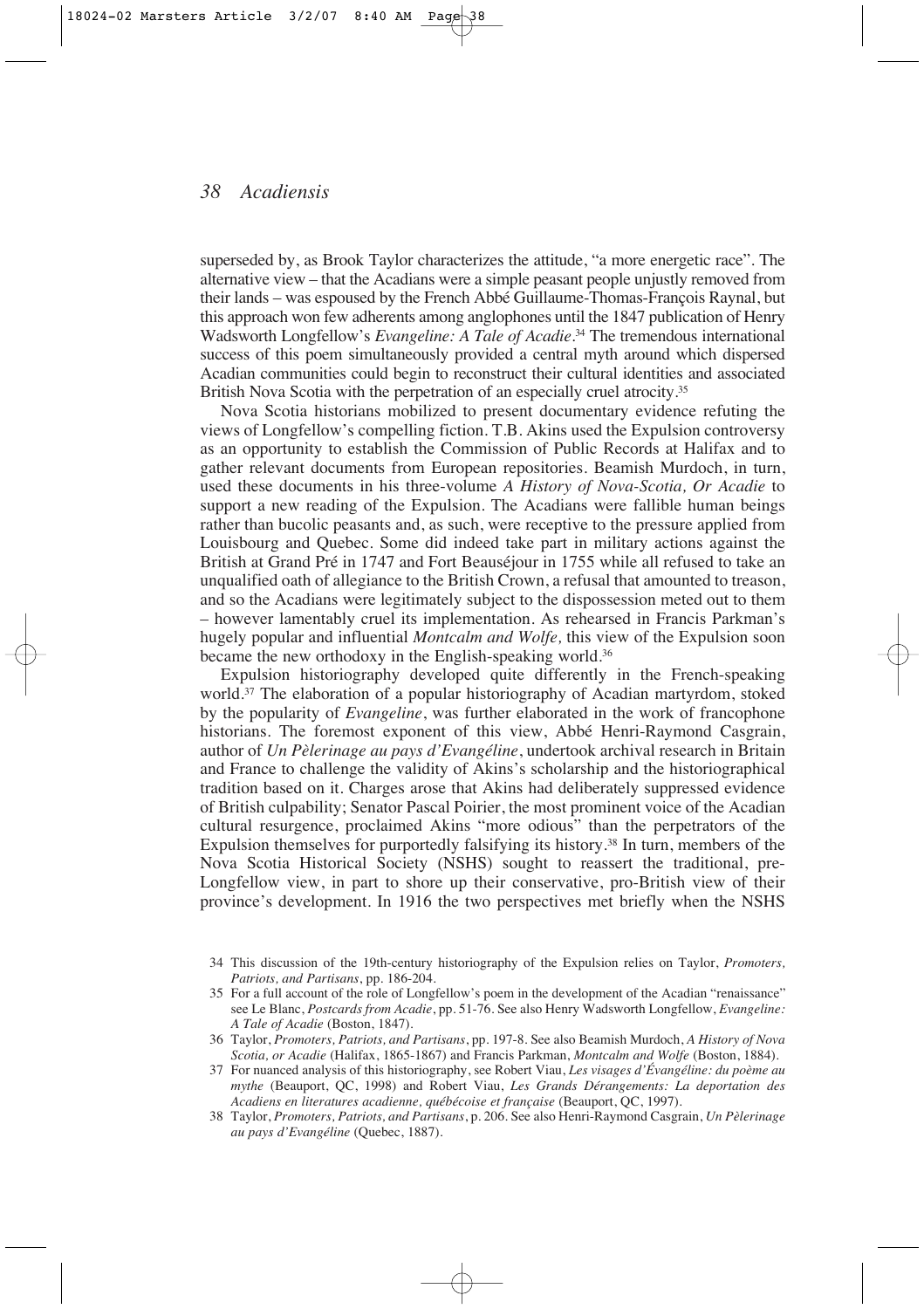invited Webster's friend, the Acadian genealogist and scholar Placide Gaudet, to speak on the Expulsion in "black and white"; Gaudet launched a blistering attack on this historical "crime", referring to the indelible bloodstain left on the memory of its authors, many of whom were heroes to society members.39

As Brook Taylor notes, "*Evangeline* aroused controversy because of its symbolic importance to the contemporary French- and English-speaking communities of the Maritimes, not because of the scholastic merits of the picture it drew".<sup>40</sup> By the early-20th century the Acadian Expulsion, and in particular its "chief scene" at Grand Pré, was laden with diverse cultural associations that were independent of and, to some extent impervious to, historical argument.<sup>41</sup> When called into the fray by Father Cormier's 1921 invitation to participate in helping create a memorial site at Grand Pré commemorating the Expulsion, Webster decided to employ "impartial" and "unemotional" analysis to the facts of Acadian history in order to redeem it from the perceived partisan distortions of nationalism and bigoted imperialism as well as to enlist it in the service of a vision of biculturalism upon which, he argued, the very survival of Canada depended.

Webster's 1922 Grand Pré speech was not the first attempt to appropriate this symbolically fraught landscape for the purposes of Canadian unity. At its inaugural meeting in 1919, one of the first sites singled out for commemoration by the fledgling HSMBC was at Grand Pré. It was not the Expulsion alone that was posited as an event of national significance, but also a military encounter between a combined Canadian-Acadian-First Nations force and a garrison of New England militia billeted in the settlement during the War of Austrian Succession. In the 11 February 1747 encounter several dozen of the New Englanders were killed including their commander, Colonel Arthur Noble, with minimal casualties to the attackers.<sup>42</sup> The order in which these events appear in the minutes of the HSMBC indicate the relative importance the board attached to the history of English- and French-speaking Canadians during the early years of the board's existence: "Grand Pre. The site of Colonel Noble's death, the gathering place of the Acadians for deportation and the point of debarkation, are spots of interest and should be marked".43

The driving force behind the motion was W.C. Milner, the first Nova Scotian representative on the HSMBC. Milner was a lawyer by profession, a former journalist and newspaper owner, a prolific writer of local history, and the Dominion Archives's

- 40 Taylor, *Promoters, Patriots, and Partisans*, p. 204.
- 41 J.C. Webster to A.D. Cormier, 13 September 1921, Webster Collection, F529, NBM. While one of the chief scenes of the Expulsion, Grand Pré was not the only site of mass deportation. That it became virtually synonymous with the events of 1755 is largely due to the influence of Longfellow's poem and subsequent efforts of the DAR and the Acadian national associations. See Graeme Wynn, "'Images of the Acadian Valley': The Photographs of Amos Lawson Hardy", *Acadiensis*, XV, 1 (1985), pp. 59-83.
- 42 A somewhat romanticized account of the encounter that nevertheless manages to avoid undue partisanship can be found in Archibald MacMechan, *Red Snow on Grand Pré* (Toronto, 1931), pp. 11-55. Numbers of casualties reported vary from source to source.
- 43 Minutes of the HSMBC, 28 October 1919, RG 84, A-2-a, vol. 1194, HS6-7, Library and Archives Canada (LAC).

<sup>39</sup> Anselme Chiasson, "Placide Gaudet", *Revue de l'Université de Moncton*, 3, 3 (1970), p. 125.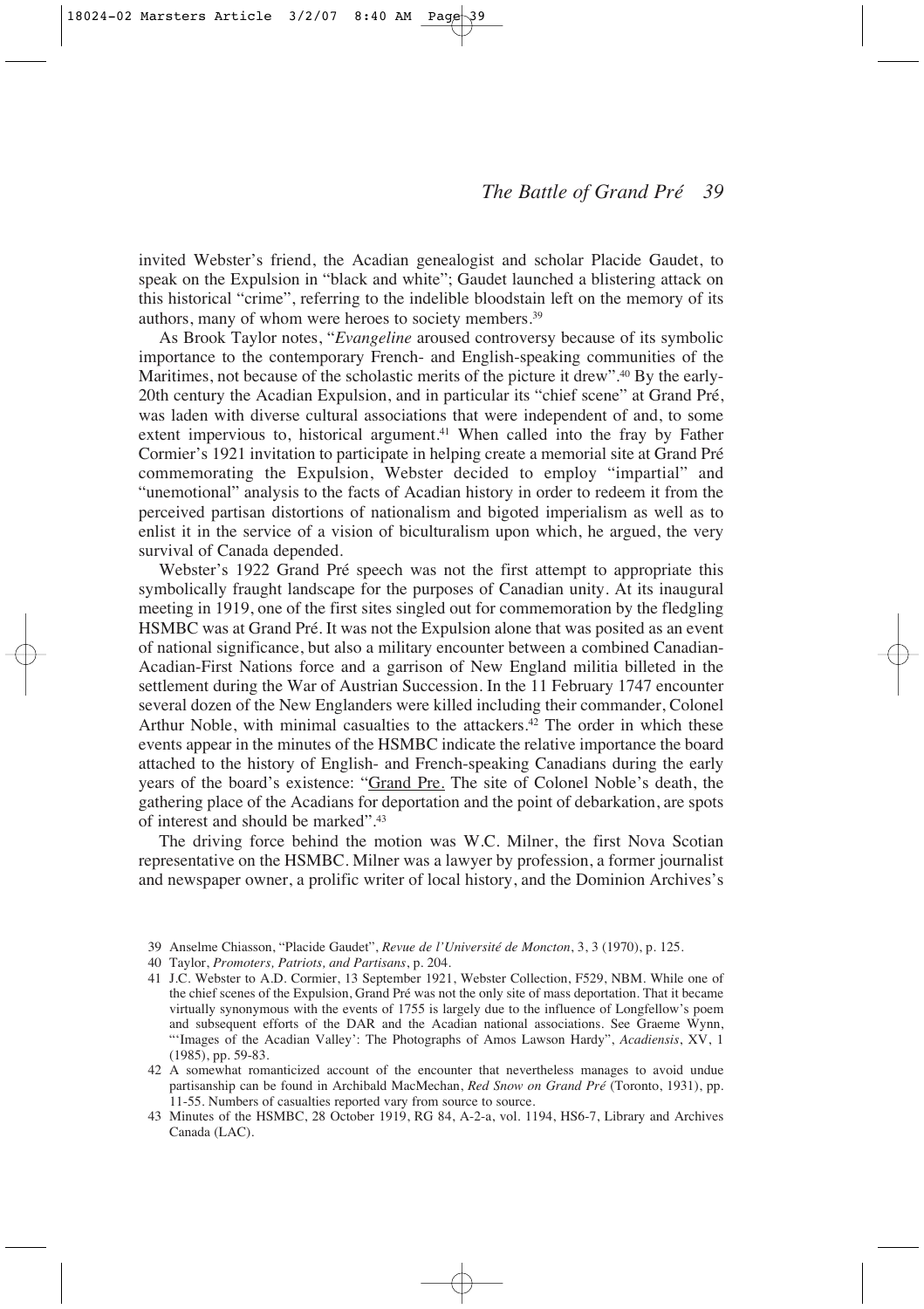representative in the Maritime Provinces.44 In 1919 and again in 1920 he pitched his proposal to mark Noble's death at the board's annual meetings in Ottawa. While not making any reference to Grand Pré's role in the Expulsion in his proposed commemoration, Milner linked the Noble monument to Acadian-related memorials at Grand Pré undertaken by the DAR and Acadian groups, stating that the "history of the place would not be complete without a suitable monument to Colonel Noble".45 Milner was seeking a sort of parity between anglophone and francophone commemorations at Grand Pré and was willing to bypass the board if necessary to attain it. He had already contacted Prime Minister R.L. Borden, who had family ties to the region, about the prospect of erecting a "suitable monument" to Noble by subscription.

Ultimately, it was the board that bypassed Milner. A notoriously difficult man, he was unable to work effectively with his fellow board members and was removed from the HSMBC soon after its 1920 meeting.46 Milner's insistence on the need for parity at Grand Pré, coloured by bitterness at his treatment by the board, would haunt the HSMBC for more than a decade. In the meantime, his proposal was revived in late 1921 when Ontario representative, E.A. Cruikshank, and Quebec representative, Benjamin Sulte, both recommended the "Battle of Grand Pré" be commemorated.<sup>47</sup> Their reading of events differed significantly from Milner's: no longer was the heroic death of Noble and his men the event's primary significance; instead, the gruelling overland journey made by the attacking force in the depths of winter was seen as a feat of exemplary (and distinctly Canadian) endurance, worthy of commemoration.48 In 1923 negotiations to purchase a site for the proposed monument were overseen by new Nova Scotian board representative J. Plimsoll Edwards, the Halifax-based former president of the NSHS.49 After consideration of several drafts, an inscription for the commemorative tablet was approved, its wording moved by the board's New Brunswick member John Clarence Webster and seconded by new Quebec member Victor Morin.50 According to the approved inscription, Noble was "surprised and defeated" by a force that had traveled from Beaubassin under Canadian officer Coulon

- 44 Donald MacLeod, "Our Man in the Maritimes: 'Down East' with the Public Archives of Canada, 1872-1932", *Archivaria*, 17 (1983-84), p. 90.
- 45 Minutes of the HSMBC, 18 May 1920, RG 84, A-2-a, vol. 1194, HS6-7, LAC.
- 46 C.J. Taylor, *Negotiating the Past*, p. 46. Milner's ability to annoy was prodigious: in 1919, while acting as Dominion Archives representative, he established his office in the Dartmouth, Nova Scotia, customs house, forcibly displacing a group of Red Cross women who reportedly used the space to sew bandages for tuberculosis patients. See MacLeod, "Our Man in the Maritimes", p. 94.
- 47 E.A. Cruikshank to J.B. Harkin, 19 September 1921, RG 84, A-2-a, vol. 1194, HS6-6, LAC; B. Sulte to J.B. Harkin, 11 November 1921, RG 84, A-2-a, vol. 1194, HS6-7, LAC. Sulte was a francophone imperialist of the "last cannon shot" variety: a one-time aide to George-Étienne Cartier who had translated "God Save the Queen" into French, Sulte's thinking was generally in accord with the board's anglophone members; at the same time, his extensive writing on Quebec history and his involvement with the St-Jean-Baptiste Society won him the respect of many francophones. See Taylor, *Negotiating the Past*, pp. 41-2.
- 48 E.A. Cruikshank to J.B. Harkin, 19 November 1923, RG 84, A-2-a, vol. 1194, HS6-7, LAC.
- 49 R.W. Tufts to J.P. Edwards, 11 May 1923, RG 84, A-2-a, vol. 1194, HS6-7, LAC; see also Taylor, *Negotiating the Past*, p. 73.
- 50 Minutes of the HSMBC, 1 June 1924, RG 84, A-2-a, vol. 1194, HS6-7, LAC. Webster was appointed to the HSMBC in 1923, at the same time as Edwards. He soon became one of the board's most effective members, dominating commemorative activity in the Maritime region. Morin's advice on the Grand Pré commemoration was that the text be shortened, perhaps to accommodate a bilingual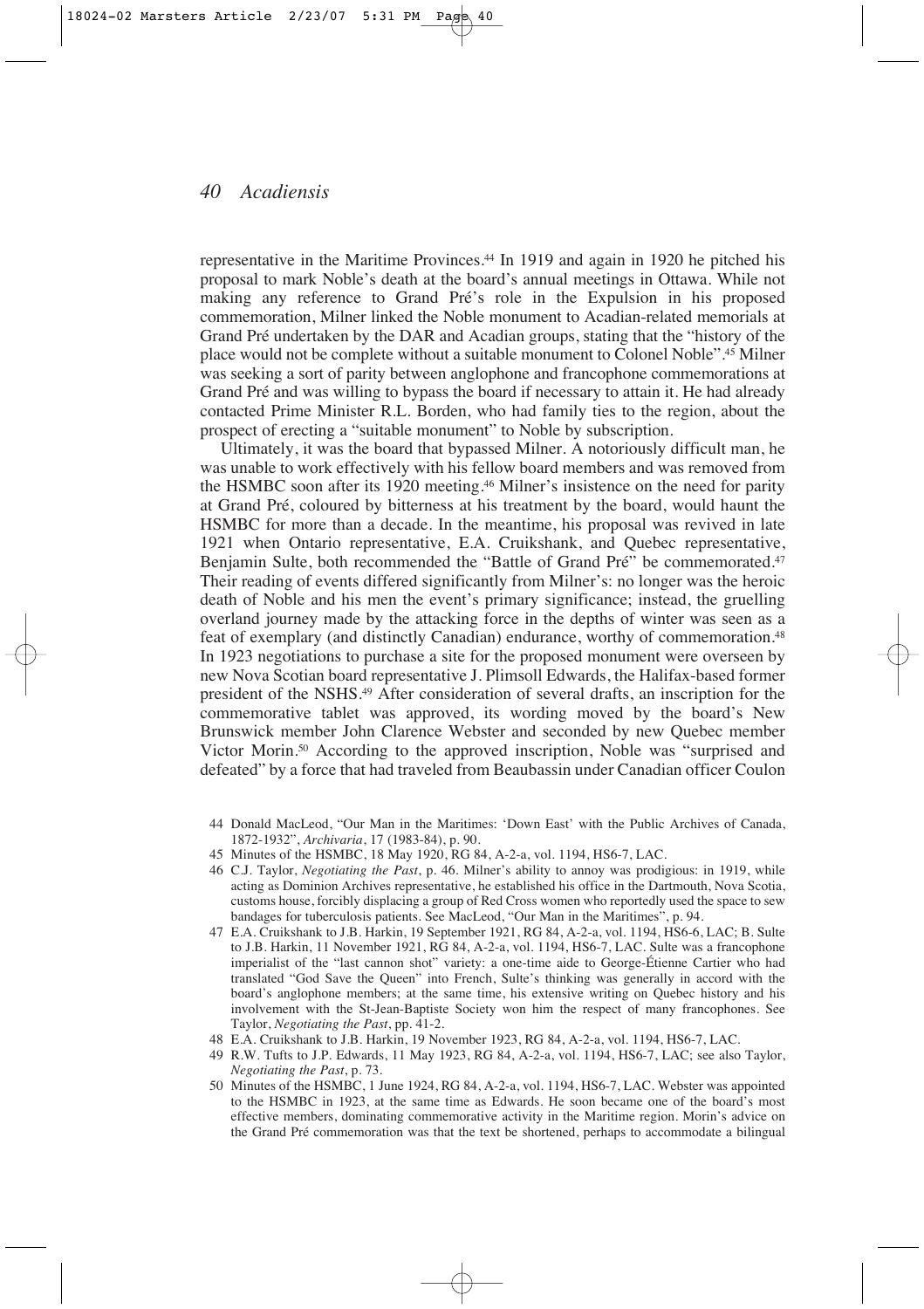de Villiers; Noble was killed and de Villiers later died of his wounds.51 There was a sort of grim parity in this, but not one calculated to please W.C. Milner.

Pro-Noble forces meanwhile continued to solicit subscriptions for a "suitable" memorial and, in November 1924, one of their representatives, Annie Stuart of the Grand Pré Women's Institute (GPWI), contacted Edwards to request that the HSMBC defer erecting its tablet until the outcome of private fund-raising efforts became known.52 Aware of the explosive potential of a battle for possession of the symbolically potent landscape of Grand Pré, Edwards immediately forwarded the GPWI's concerns to federal Parks Commissioner J.B. Harkin for consideration by the entire board. Edwards's covering letter made it clear that certain culturally British interests in the region wanted to have their history represented in an "imposing" manner and felt the HSMBC's standard fieldstone cairn and bronze tablet were inadequate. They sought a monument to rival the Acadians' memorial church, which was then under construction; Edwards's stilted reference to this as the commemoration of "the supposed scene of an incident of the Acadian deportation of 1755 made famous by Longfellow's poem of 'Evangeline'"53 indicated that the historiographical controversy over the Expulsion in Nova Scotia, never entirely extinguished, was threatening to burst into flame anew.

The terms of the debate soon shifted from a concern with the form of the proposed commemoration of the "Battle of Grand Pré" to the historical facts of the encounter itself. When the text of the HSMBC's inscription became known, the GPWI vociferously objected to the board's neutral portrayal of French and English actions, asserting that it was properly "a memorial to a brave officer and his men" who were "massacred" while protecting an imperial outpost. To view the encounter in any other way was to perpetrate an historical injustice.54 Suspicion that the HSMBC inscription would appear in both English and French was likewise galling to the GPWI as the mere presence of the "enemy's" language was deemed an affront to the heroic dead: "If this is to be a memorial to brave English soldiers who [died] in the discharge of their duty on British Territory, why should it not be in English only?"55 Walter Crowe, the Cape Breton judge and publisher who succeeded Edwards as Nova Scotia's HSMBC representative, worried that such a view displayed "a narrowness of mind"

inscription. HSMBC policy was to erect bilingual tablets in Quebec and unilingual English ones everywhere else; Morin saw this as an affront to the purportedly bicultural nature of the board, and he resigned soon after. See Taylor, *Negotiating the Past*, pp. 72, 85-6.

- 51 Minutes of the HSMBC, 1 June 1924, RG 84, A-2-a, vol. 1194, HS6-7, LAC.
- 52 A. Stuart to J.P. Edwards, 19 November 1924, RG 84, A-2-a, vol. 1194, HS6-7, LAC.
- 53 J.P. Edwards to J.B. Harkin, 19 November 1924, RG 84, A-2-a, vol. 1194, HS6-7, LAC.
- 54 The use of the term "massacre" seems a significant reinterpretation of the encounter. Francis Parkman himself portrayed it as a perfectly legitimate (even gallant) military encounter won through French endurance and tactical foresight. See Francis Parkman, *A Half-Century of Conflict,* vol. II (Boston, 1896), pp. 198-216. For the GPWI's adoption of this term, see Mrs. A. Harris to W.W. Cory, 10 March 1926, RG 84, A-2-a, vol. 1195, HS6-7, LAC. Harris was then president of the GPWI and Cory was deputy minister of the Department of the Interior.
- 55 A. Stuart to W. Duff, 10 March 1926, RG 84, A-2-a, vol. 1195, HS6-7, LAC; see also *Halifax Morning Chronicle*, 1 April 1926. Duff was the federal Member of Parliament representing Grand Pré; he forwarded Stuart's concerns to the Department of the Interior with the expectation that they would be acted upon. See Harkin to R.A. Gibson, 27 March 1926, RG 84, A-2-a, vol. 1195, HS6-7, LAC.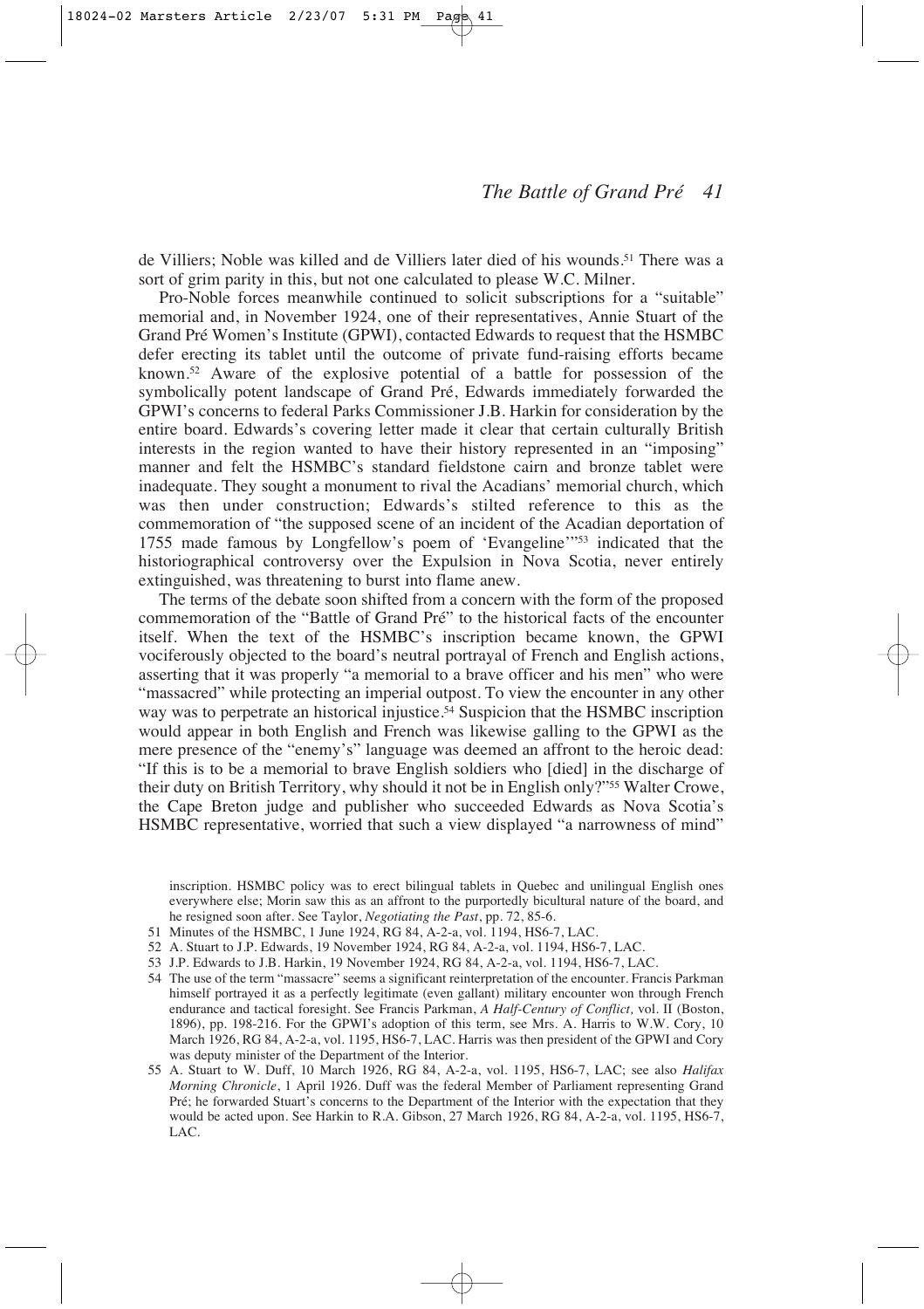he had hoped was no longer present in his province.56 While the GPWI repeatedly asserted that it bore no ill will towards the Acadians and did not resent their commemorative efforts at Grand Pré,<sup>57</sup> the organization's increasingly partisan pronouncements suggested otherwise.

Pro-Noble forces pressed their attack on a broad front, aligning their fight against the HSMBC with the contemporary Maritime Rights movement. In February 1926 an anonymous editorialist attributed losses incurred by the governing Liberal party in recent elections to a disregard of Nova Scotians' legitimate concerns, of which the inadequate commemoration of Noble was offered as a prime example. The piece's belligerent tone, coupled with its specific criticism of the HSMBC's form of monument, no doubt strongly suggested to contemporaries that the author was former HSMBC member W.C. Milner:

> What suggestion of history or patriotism or art or heroic achievement would be afforded by a cartload or two of field stones, gathered in a heap and roughly mortared together? What well regulated cemetery would tolerate such a cheap monstrosity? If we lived under the heel of some German official we might expect something of boorish indifference and ignorance, but to have those historic associations that are cherished as a matter of pride in these Provinces, and are sacred and tender reminiscences to the descendents of the pioneer and Loyalist settler, treated in a cheap, rough and rude manner, as if we were under the rule of an ignorant clown, can only increase the enmity existing towards our Ottawa rulers.<sup>58</sup>

Similar sentiments were expressed rather more temperately by prominent Halifax lawyer R.V. Harris, an officer of the NSHS, who asserted that the public would not stand for "such meagre recognition if this battle had been fought in Ontario or Quebec". Harris elaborated on the importance of commemorating the distinctly imperial significance of the event, pointing out that the battle had been fought "by men who were at that time British, to keep Nova Scotia part of the British Empire". While acknowledging the importance of "the French Acadian race" and of the "Evangeline tradition", Harris also felt it necessary to engage in a sort of mnemonic competition, asserting that a monument to Noble should "compare favourably" to Acadian memorials at Grand Pré. <sup>59</sup>

Influential allies came forward to assist Milner's group in its quest to erect a monument to British imperial heroism as a complement to the Acadians' memorial church. In late 1925 R.L. Borden, retired from electoral politics, intervened in the commemorative effort, forwarding a letter from J.F. Masters of Boston to A.A. Pinard, secretary of the HSMBC.<sup>60</sup> Masters, a prominent member of the Massachusetts Society of Colonial Wars (SCW), had been corresponding with

<sup>56</sup> W. Crowe to J.B. Harkin, 2 April 1926, RG 84, A-2-a, vol. 1195, HS6-7, LAC.

<sup>57</sup> A. Stuart to W. Duff, 10 March 1926, RG 84, A-2-a, vol. 1195, HS6-7, LAC.

<sup>58</sup> Undated editorial (February 1926), *Wolfville Acadian*, RG 84, A-2-a, vol. 1194, HS6-7, LAC; see also *Wolfville Acadian*, 30 May 1926.

<sup>59</sup> R.V. Harris to J.B. Harkin, 24 February 1926, RG 84, A-2-a, vol. 1194, HS6-7, LAC.

<sup>60</sup> A.A. Pinard to J.B. Harkin, 15 December 1925, RG 84, A-2-a, vol. 1194, HS6-7, LAC.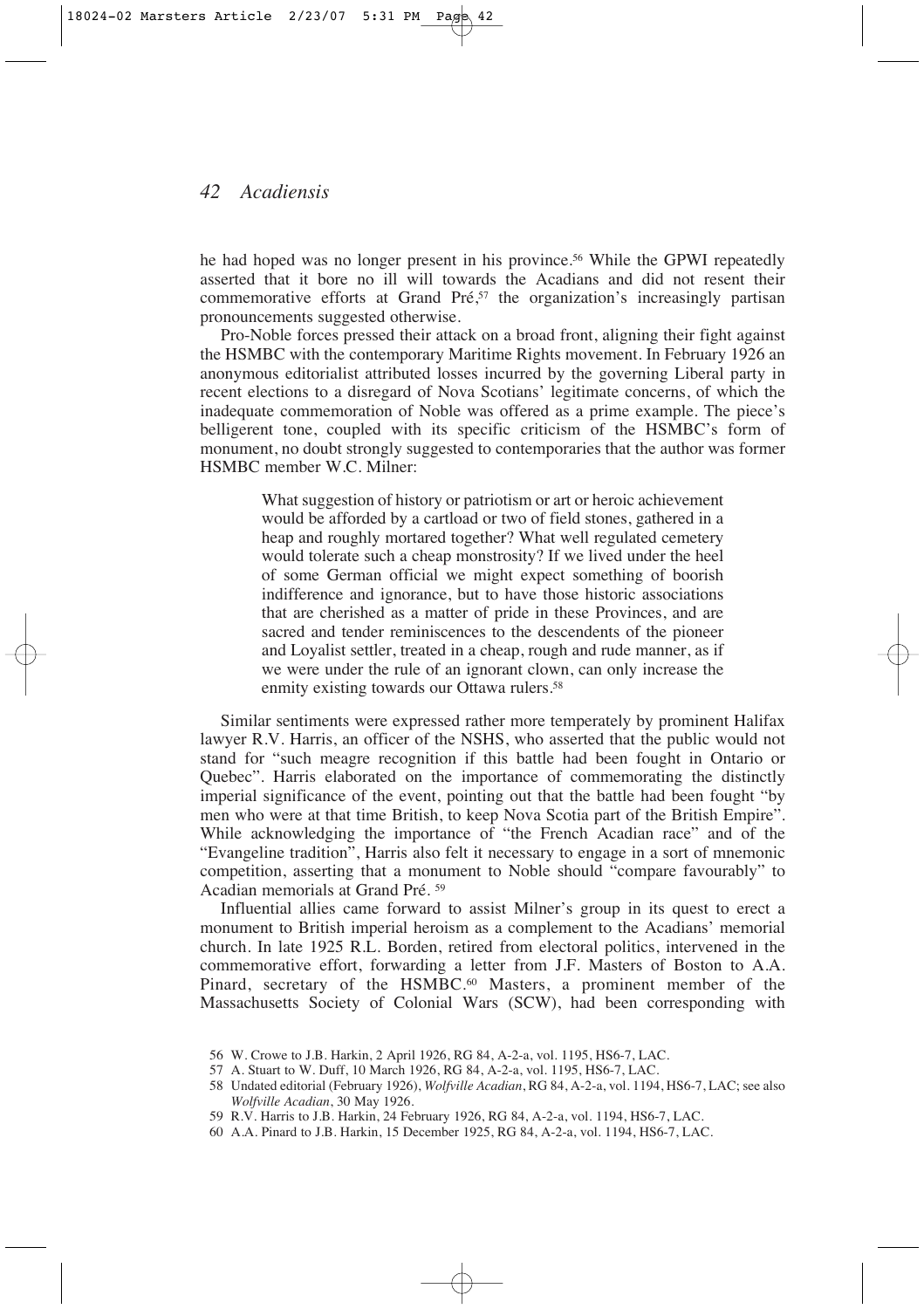members of the NSHS about the Noble memorial and proposed that the three organizations work together to erect a single, suitably impressive monument. The SCW and NSHS had jointly devised a draft inscription which, not surprisingly, viewed the 1747 encounter rather differently than did the HSMBC. In it Noble and his men were described as "Sentinels on this frontier of the British Empire"; the monument should be erected so that "their valor not be forgotten".<sup>61</sup> Parks Commissioner Harkin politely declined to join in this effort, noting that the HSMBC tablet was ready to be cast.<sup>62</sup> By 1926 the HSMBC was prepared to erect its memorial, but deferred action in that year and again in 1927 in light of the continuing public controversy over the issue.63 By November 1927 Webster was convinced that the "local excitement" had passed and that the board could safely proceed with the marking of the site without further controversy. He adamantly maintained that the approved bilingual inscription be erected without alteration, confident in the reasonableness of the board's choice because it stated "the exact truth".64

During the same period, and apparently under Milner's influence, the pro-Noble faction's interpretation of historical truth had become increasingly narrow and strident. An undated newspaper clipping read at the HSMBC's May 1925 meeting revived the familiar theme of Acadian complicity in the Expulsion, asserting that the 1747 encounter at Grand Pré justified subsequent extreme measures by awakening British authorities to "the insecurity of their possessions in Acadia, the inhabitants being of a foreign and hostile race, who steadily refused to take the oath of allegiance and therefore such attack became the leading reason for the order given in 1755 for the entire removal of the Acadians and their dispersion among the British colonies".65 Over the following three years anonymous editorials in a distinctly abrasive style, attributed to Milner by board members, appeared with some regularity — editorials that presented the 1747 encounter as an instance of the general Acadian disloyalty and hostility that resulted in their legitimate dispossession. Responding to one such entry in the *Wolfville Acadian*, Webster judged this interpretation of Nova Scotian history "a fine specimen of Anglo-Saxon bigotry".66

The fullest expression of anglophile militancy, however, came in 1928 when the Grand Pre Literary and Historical Society published a brochure with the innocuous title *Grand Pre, 1745-1755*. Serving as a prospectus for the proposed memorial to Colonel

- 61 J.F. Masters to A.A. Pinard, 25 November 1926, RG 84, A-2-a, vol. 1194, HS6-7, LAC.
- 62 J.B. Harkin to J.F. Masters, 15 December 1925, RG 84, A-2-a, vol. 1194, HS6-7, LAC.
- 63 W. Crowe to J.B. Harkin, 30 January 1926, RG 84, A-2-a, vol. 1194, HS6-7, LAC.; Extract of the Minutes of the HSMBC, 19 May 1927, RG 84, A-2-a, vol. 1194, HS6-7, LAC.
- 64 J.C. Webster to J.B. Harkin, 14 November 1927, RG 84, A-2-a, vol. 1194, HS6-7, LAC. See also W. Crowe to J.B. Harkin, 19 November 1927, RG 84, A-2-a, vol. 1194, HS6-7, LAC. Crowe attributes the calmer atmosphere to the intervention of Rhodes Scholar, Acadia University history professor and future federal Minister of Labour Norman Rogers's interventions in regional newspapers. Rogers argued that the bicultural nature of the event be emphasized, taking Quebec's Wolfe-Montcalm monument as his model: "Valour gave them a common death; history a common fame; posterity a common monument". See N. Rogers to W. Crowe, 28 May 1928, Webster Collection, F216, NBM.
- 65 The newspaper clipping reported on the resolutions of the Grand Pre Literary Society, including motions with wording identical to those passed earlier by the Grand Pre Women's Institute. Clearly a coordinated campaign was under way. See "The Noble Monument," undated newspaper clipping, RG 84, A-2-a, vol. 1194, HS6-7, LAC.
- 66 J.C. Webster to J.B. Harkin, 7 June 1926, RG 84, A-2-a, vol. 1194, HS6-7, LAC.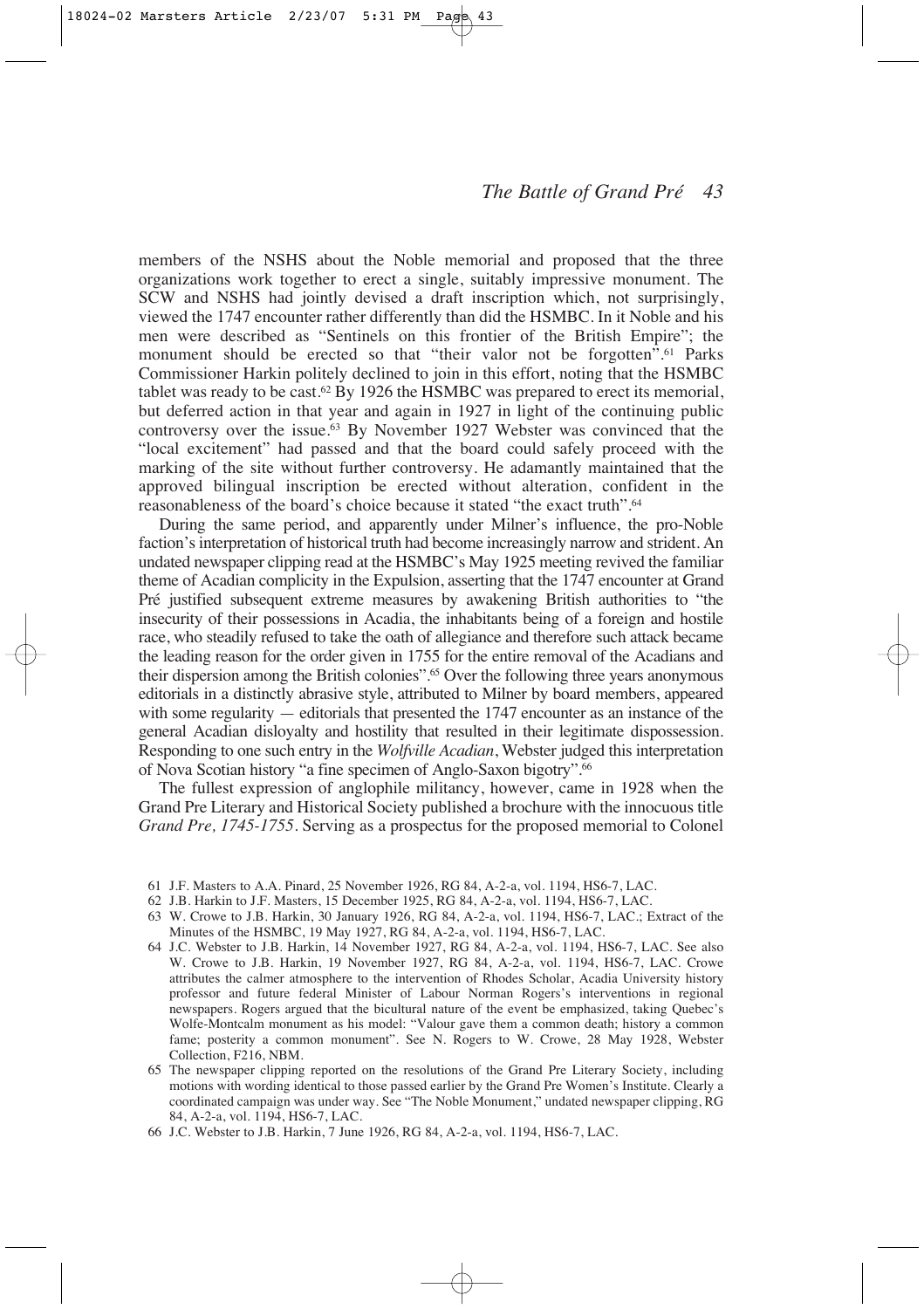Noble, the brochure contained a brief biography and genealogy of the man, a description of a monument erected by the Maine Historical Society in Nobleboro, Maine, a description of the proposed monument at Grand Pré, and a list of members of the committee struck to oversee fundraising for the project. The majority of the text, however, comprises an eccentric reading of mid-18th-century North American history. To heighten the drama and significance of the 1747 fight, Grand Pré is posited as "the centre of the stage" of an imperial conflict stretching from Versailles to India, whose fortunes favoured now England, now France. By the winter of 1747 Colonel Noble and his men were all that stood against France's re-conquest of Nova Scotia and, it is implied, the conquest of Britain's remaining North American colonies. In a twist on the traditional historiography that served to emphasize their treachery and culpability, Acadians are portrayed as industrious, peace-loving peasants who nonetheless revolted against a mild and just British rule. Not only the strategic situation, but also the demands of justice required their removal. Seeking a documentary basis for their bold hypothesis, the authors quote a single 1745 letter from New France's governor the Marquis de Beauharnois to French Minister of Marine the Comte de Maurepas as definitive proof of Acadians' general desire to revolt against the British. If the implications of this reading of history for the developing ethnic rivalry at Grand Pré were not clear enough, the authors closed their brochure with the observation that their monument would be erected "on the height overlooking Evangeline Memorial Park".<sup>67</sup>

As disturbing as the brochure's skewed reading of Acadian history was the list of committee members endorsing it, which included many prominent Nova Scotians. Moreover, the brochure makes specific mention of a prominent former politician's support for the establishment, as part of the commemorative efforts, of a "historical museum": "The oldest wooden house in the county, if not the Province, erected by one of the first settlers from New England . . . has been secured for the purpose, through the generosity of Sir Robert L. Borden, G.C.M.G., former Prime Minister of Canada".68 Borden's apparent commitment to the pro-Noble forces prompted Webster to intervene in an attempt to prevent a historiographical conflict from spilling over into the alreadycharged public arena of French-English relations in the Maritimes. Crowe, the Nova Scotia representative on the HSMBC, seemed paralysed by the controversy and, under direct political pressure, finally advocated ceding commemoration of the event to advocates of the Noble memorial at Grand Pré.69 Webster, by contrast, grew increasingly impatient with the HSMBC's deferrals in the face of local opposition, fearing that the Acadian population would associate the board with Milner's bigotry.70

Demonstrating the executive ability that characterized his career as a cultural activist, Webster wrote to Borden directly. He outlined his view that the agitation for a Noble monument was little more than a vindictive move by the "mischief-maker"

<sup>67</sup> Grand Pre Literary and Historical Society, *Grand Pre, 1745-1755* (n.p., c. 1928), Webster Collection, S194, NBM.

<sup>68</sup> Grand Pre Literary and Historical Society, *Grand Pre, 1745-1755*.

<sup>69</sup> W. Crowe to J.B. Harkin, 1 June 1928, RG 84, A-2-a, vol. 1195, HS6-7, LAC; W. Crowe to J.C. Webster, 11 June 1928, Webster Collection, F141, NBM; J.C. Webster to J.B. Harkin, 18 March 1929, RG 84, A-2-a, vol. 1195, HS6-7, LAC; W. Crowe to J.B. Harkin 23 March 1929, RG 84, A-2 a, vol. 1195, HS6-7, LAC.

<sup>70</sup> J.C. Webster to J.B. Harkin, 7 November 1928, RG 84, A-2-a, vol. 1195, HS6-7, LAC.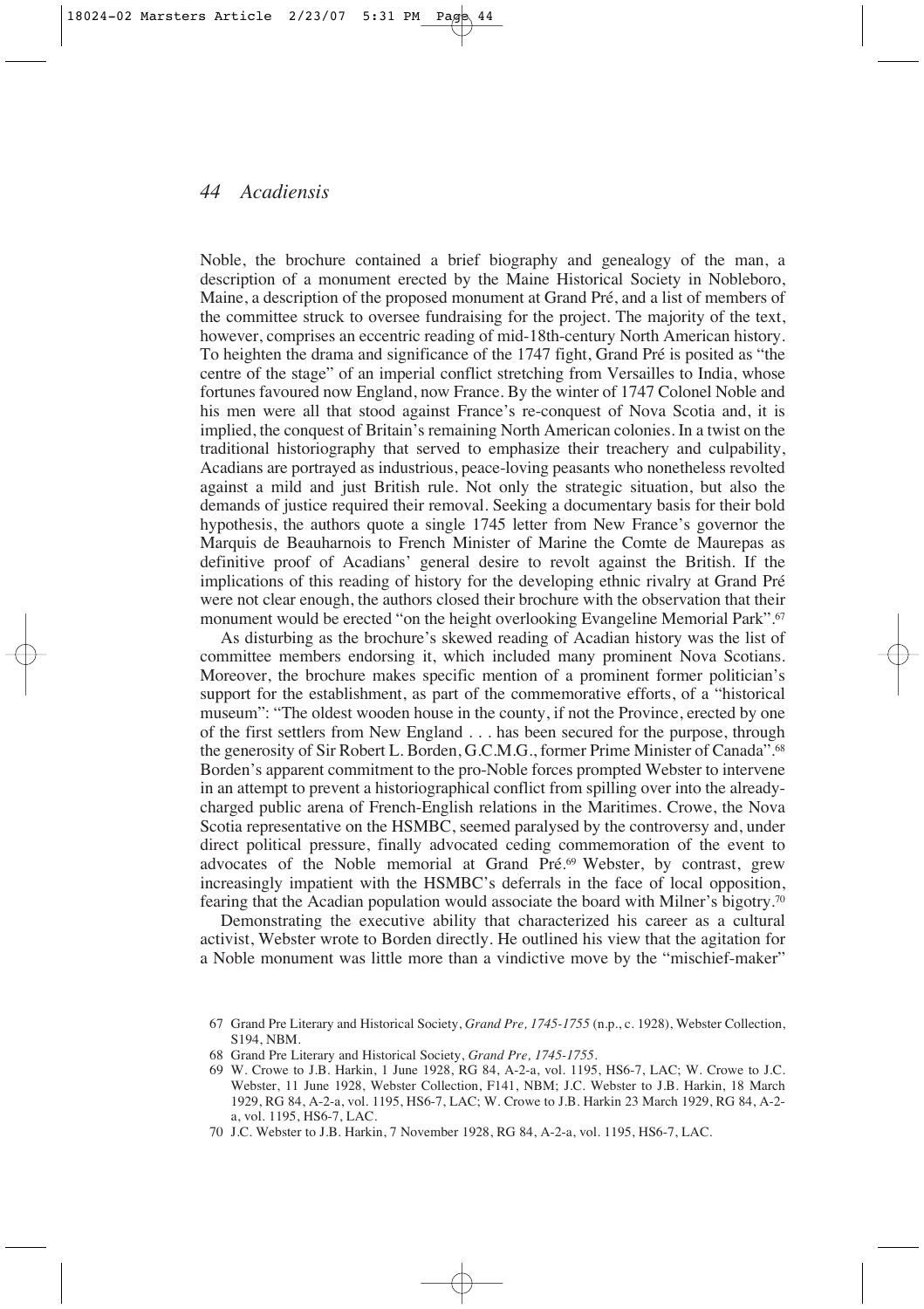and "contemptible agitator" W.C. Milner, who remained bitter after his removal from the HSMBC. Webster warned Borden against aligning himself with such an "unsavoury person" and the false view of history he represented. Most importantly, Webster warned against contributing to a controversy that threatened to re-open the unhealed wounds of the Expulsion: "You must be well aware that Grand Pré has only bitter memories for the Acadians. They cannot be blamed for being aroused by this fresh irritation. Surely, no step should be taken to fan the embers into a flame of criticism which might cause a repercussion of undesirable magnitude".71 Borden replied the next day, stating imperiously that he had not aligned himself with Milner and knew nothing of the "rather tiresome disputes" outlined by Webster. He had, Borden asserted, merely donated a house to be used as a community hall. In terms of the HSMBC, he asserted that it could have been more even-handed in its treatment of the opposing forces, concluding "Pray do not forget the New Englanders and their Canadian cousins, as well as the Acadians, have their susceptibilities".72

Undaunted, Webster replied that the views of contemporary New Englanders were immaterial to the validity of the historical facts at issue between Milner's faction and the board, adding that some Americans (and, by implication, their supporters) had the "irritating habit of distorting history to suit their purposes". Webster insisted that the HSMBC, in contrast, merely presented facts about events of national significance, and was especially careful to remain objective when matters of race or religion were concerned: "We are not partisans, and it is not our place to deal in superlatives".73 He noted that prominent Acadians, including A.D. Cormier and Placide Gaudet, supported the board's actions and feared the implications of so prominent a Canadian as Borden aligning himself with a clearly prejudicial view of history.74 Eventually, Borden acknowledged that he had consented to his donated house being developed as the "Noble Memorial Museum" while also admitting that Noble's actions were not remarkable: "He was a gallant man and fought bravely but was not otherwise distinguished". Borden likewise sought to distance himself from the excesses of the pro-Noble campaign and its leader: "W.C. Milner's contributions to the Press on the subject are becoming rather tiresome".<sup>75</sup>

By early 1929 the board's inactivity contrasted sharply with ongoing efforts aimed at the erection of a privately funded memorial to Noble, now officially incorporated under the pretentious title "The Grand Pre Battle Fields Commission" (GPBC).76

- 71 J.C. Webster to R.B. Borden, 7 November 1928, Webster Collection, F216, NBM.
- 72 R.B. Borden to J.C. Webster, 9 November 1928, F216, NBM. Borden had in fact been consulted on the wording of the HSMBC inscription as early as 1926; his only suggestion then was that the word "Indiens" be replaced with "les sauvages" in the French translation. See R.B. Borden to W.W. Cory, 9 January 1926, RG 84, A-2-a, vol. 1194, HS6-7, LAC.
- 73 J.C. Webster to R.B. Borden, 13 November 1928, RG 84, A-2-a, vol. 1195, HS6-7, LAC.
- 74 J.C. Webster to R.B. Borden, 13 November 1928, RG 84, A-2-a, vol. 1195, HS6-7, LAC.
- 75 R.B. Borden to J.C. Webster, 30 July 1929, Webster Collection, F216, NBM.
- 76 A.B. Almon to J.C. Webster, 6 April 1929, Webster Collection, F216, NBM. This body clearly took inspiration for its title, if not its underlying philosophy, from the National Battlefields Commission, formed in association with the bi-cultural pageantry of the Quebec Tercentenary in 1908. See Nelles, *Art of Nation-Building*, p. 95; see also Taylor, *Negotiating the Past*, p. 23. Nelles's precedent in *Art of Nation-Building* has been used in the author's references to this commission; the acronym is GPBC because Nelles shortened "Battle Fields" to "Battlefields".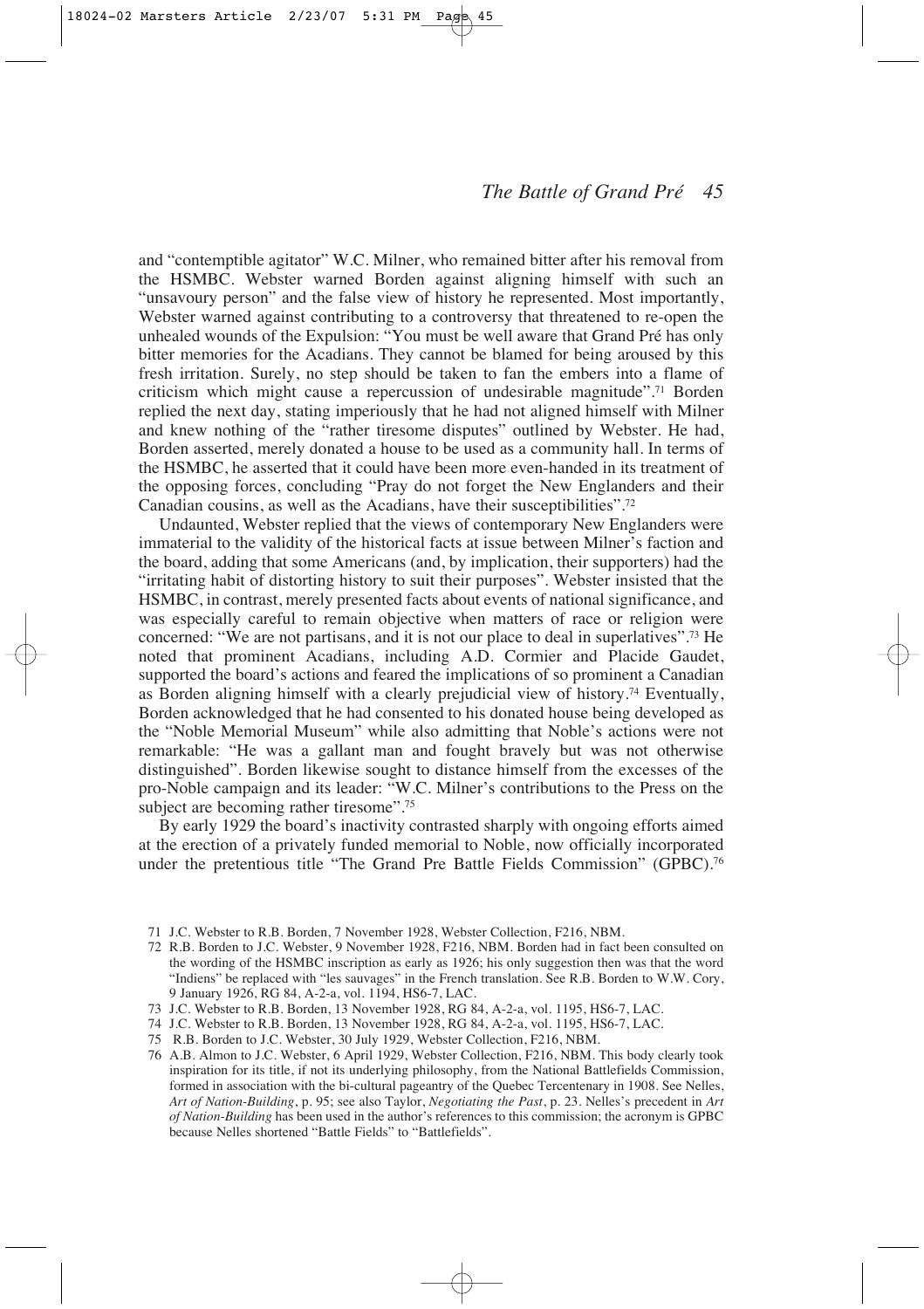While Webster continued to maintain that adherence to documented, objective historical fact was sufficient response to controversies generated by partisan interpretations of the past, senior civil servants at the Department of the Interior were less sure. Necessarily more attuned to the political implications of a prolonged, divisive debate split along ethnic and linguistic lines, Parks Commissioner J.B. Harkin advised his superiors to approach the Grand Pré question with caution. Outlining the controversy to Deputy Minister of the Interior W.W. Cory, and noting Webster's increasing impatience with further delays in proceeding with the HMSBC marker, Harkin summed up the situation and offered his recommendation: "You will observe that we have all the setting for an unfortunate fight. My own opinion is that we should do everything possible to avoid such a fight. I feel that inaction is the better policy".77

While Webster repeatedly warned the board that further delay would only incite understandable resentment, Acadian activists themselves seemed prepared to go to extraordinary lengths to effect a rapprochement with the pro-Noble forces.78 In March 1930 Nova Scotia Liberal Member of Parliament J.L. Ilsley informed Minister of the Interior Charles Stewart of a remarkable proposal designed to accommodate the desire of anglophone interests to include Noble in the broader commemorative context of Grand Pré. According to François G.J. Comeau, longtime DAR employee and liaison between the railway and Acadian groups, members of the Comité de l'église-souvenir de Grand-Pré were reportedly prepared to accept the erection of a memorial to Noble inside the Evangeline Memorial Park itself.79 More than this, some even considered the possibility of hanging portraits of Charles Lawrence and John Winslow – the two figures most directly responsible for the planning and execution of the Expulsion – inside the memorial church, the symbolic heart of the Acadian culture. "Monuments are erected to record historical facts", they reportedly reasoned, and as long as an inscription to Noble was not unduly provocative there would be no objection.80 Such an extreme concession is a measure of the Acadian community's clear desire not to antagonize the dominant anglophone society.

While this improbable-seeming solution was not adopted, the rhetorical tone of the Grand Pré controversy cooled markedly in 1930 in deference to the approaching completion of the memorial church, its 22 August ceremonial inauguration and the patriotic, bicultural press it generated. Webster, having earlier translated Comité promotional materials into English, was invited to speak at the ceremony.81 He used

<sup>77</sup> J.B. Harkin to W.W. Cory, 1 October 1929, RG 84, A-2-a, vol. 1195, HS6-7, LAC.

<sup>78</sup> J.C. Webster to J.B. Harkin, 17 November 1929, RG 84, A-2-a, vol. 1195, HS6-7, LAC; J.C. Webster to J.B. Harkin, 7 December 1930, RG 84, A-2-a, vol. 1195, HS6-7, LAC; Minutes of the HSMBC, 16 May 1930, RG 84, A-2-a, vol. 1195, HS6-7, LAC. At the 1930 meeting Webster attributed Acadian resentment to the board's reluctance to erect its historically accurate marker rather than to the GPBC's sometimes belligerent campaign to erect a memorial to a British imperial "hero" designed to literally overshadow their memorial church. Regardless, the decision to erect the marker was again deferred.

<sup>79</sup> For an overview of Comeau's role in the development of Acadian memorials at Grand Pré, see Le Blanc, *Postcards from Acadie*, pp. 84, 123.

<sup>80</sup> J.L. Ilsley to C. Stewart, 11 March 1930, RG 84, A-2-a, vol. 1195, HS6-7, LAC.

<sup>81</sup> F.S. Allard to J.C. Webster, 15 October 1929, Webster Collection, F529, NBM.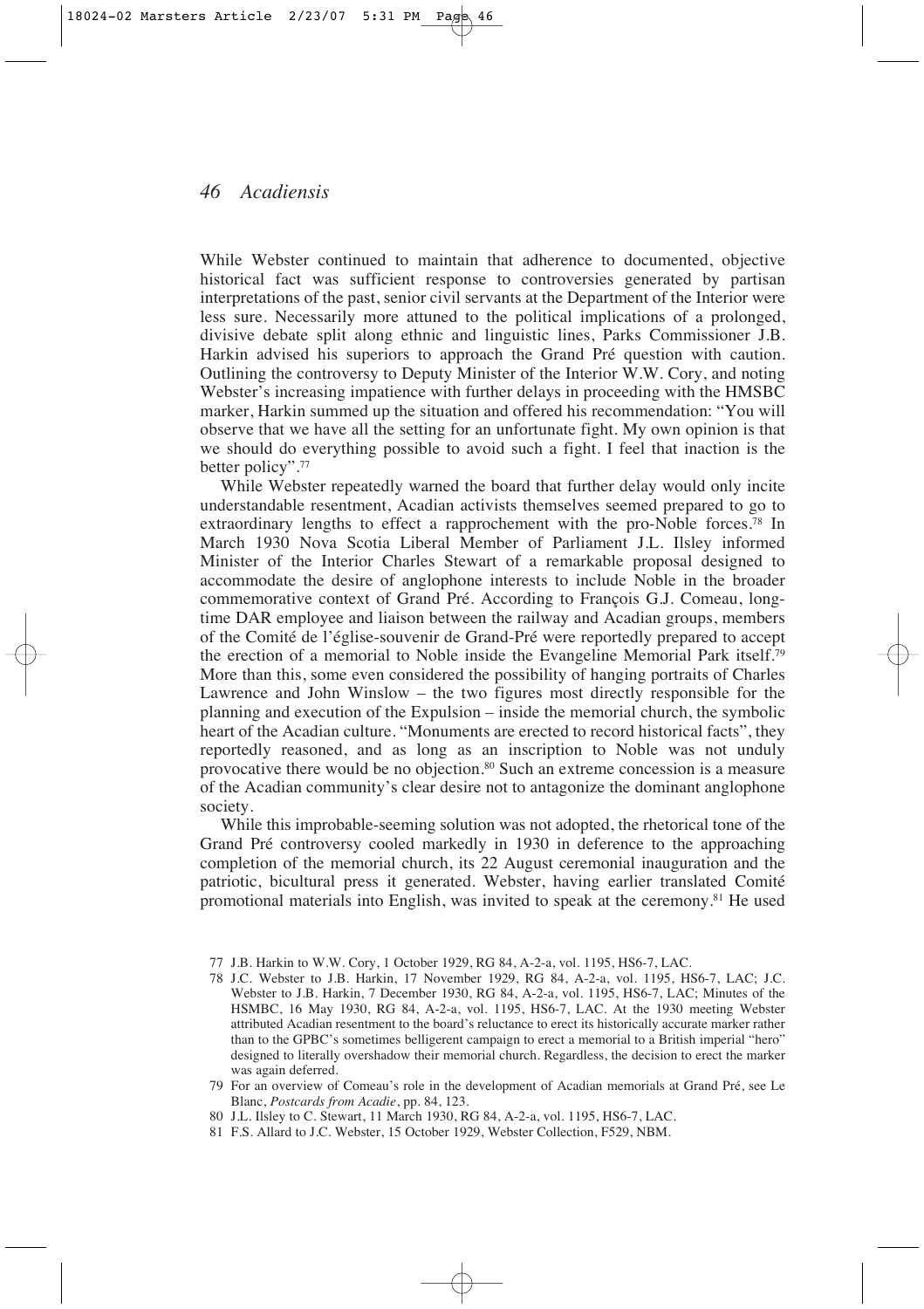the opportunity of his Grand Pré trip to meet with members of the GPBC in order to gauge their receptivity to a moderate solution to the Noble controversy. Webster favoured an arrangement that would allow for the construction of a separate monument for Noble while preserving historical accuracy and refraining from reopening the historical wounds of the Expulsion. His speech at the inauguration, Webster informed Harkin beforehand, would likewise be low-key – stressing the educational aspects of the memorial church's museum while "steer[ing] clear of the Deportation question as far as possible".82 At the event Webster did avoid direct reference to the Expulsion, but he could not resist referring to the ongoing commemorative rivalry at Grand Pré. Addressing a crowd estimated to number 5,000,83 he asserted that some viewed the erection of Acadian memorials at Grand Pré as a sinister development tending towards exclusive nationalist sentiment that would destroy the social peace of the region. The proponents of such sentiment, he countered, were "but a few morbid individuals"; Maritimers had been tolerant of one another's differences for generations as the "two races had learned to practice consideration and good will, each towards the other". Developments such as the Grand Pré memorial church could only serve to promote this "good will", fostering as it did "respect for traditions, love of country, pride in ancestors".84

Webster's meetings with members of the GPBC were similarly conciliatory. He remained firm that, as the HSMBC's mandate was to publicize precise historical facts about persons and events of national significance, it would be inappropriate for the board's inscription to glorify any one side in the Grand Pré encounter. He was able to satisfy them, however, that rumoured differences between the French and English inscriptions did not in fact exist. With regard to the monument itself, which Milner had repeatedly characterized as "a heap of field stones", Webster was able to offer them the alternative of a solid, cut- and dressed-stone cairn that the board had recently begun to use to mark historical sites. At the end of Webster's visit representatives of the Women's Institute invited him to return in the autumn to further "explain the whole situation". Content with the result of his efforts, Webster concluded that "Milner carries no weight any more".85 Subsequent events seemed to bear this out, as moderate members of the GPBC began to contact the board with proposals for joint unveilings and a collaborative guidebook to points of historic interest in the area.86 Webster attributed this new moderation not simply to Milner's apparently waning influence, but also to the failure of the GPBC's subscription campaign for the Noble monument.<sup>87</sup>

By late 1931 matters had cooled to the point that Webster felt comfortable turning the sensitive Grand Pré file over to the board's newly appointed Nova Scotian member D.C. Harvey.88 Harvey was a dynamic intellectual, one of a new generation

- 82 J.C. Webster to J.B. Harkin, July 1930, RG 84, A-2-a, vol. 1195, HS6-7, LAC.
- 83 Le Blanc, *Postcards from Acadie*, p. 128.
- 84 "Racial Prejudice Deprecated", *Montreal Gazette*, 22 August 1930.
- 85 J.C. Webster to A.A. Pinard, 22 August 1930, RG 84, A-2-a, vol. 1195, HS6-7, LAC. Accompanying this letter was an artist's sketch of the GPBC's proposed Noble monument, a colossal granite obelisk on a massive base, towering over the willows of Grand Pré.
- 86 R.V. Harris to J.B. Harkin, 23 September 1930, RG 84, A-2-a, vol. 1195, HS6-7, LAC.
- 87 J.C. Webster to J.B. Harkin, 1 November 1930, RG 84, A-2-a, vol. 1195, HS6-7, LAC.
- 88 J.C. Webster to J.B. Harkin, 1 December 1931, RG 84, A-2-a, vol. 1195, HS6-7, LAC.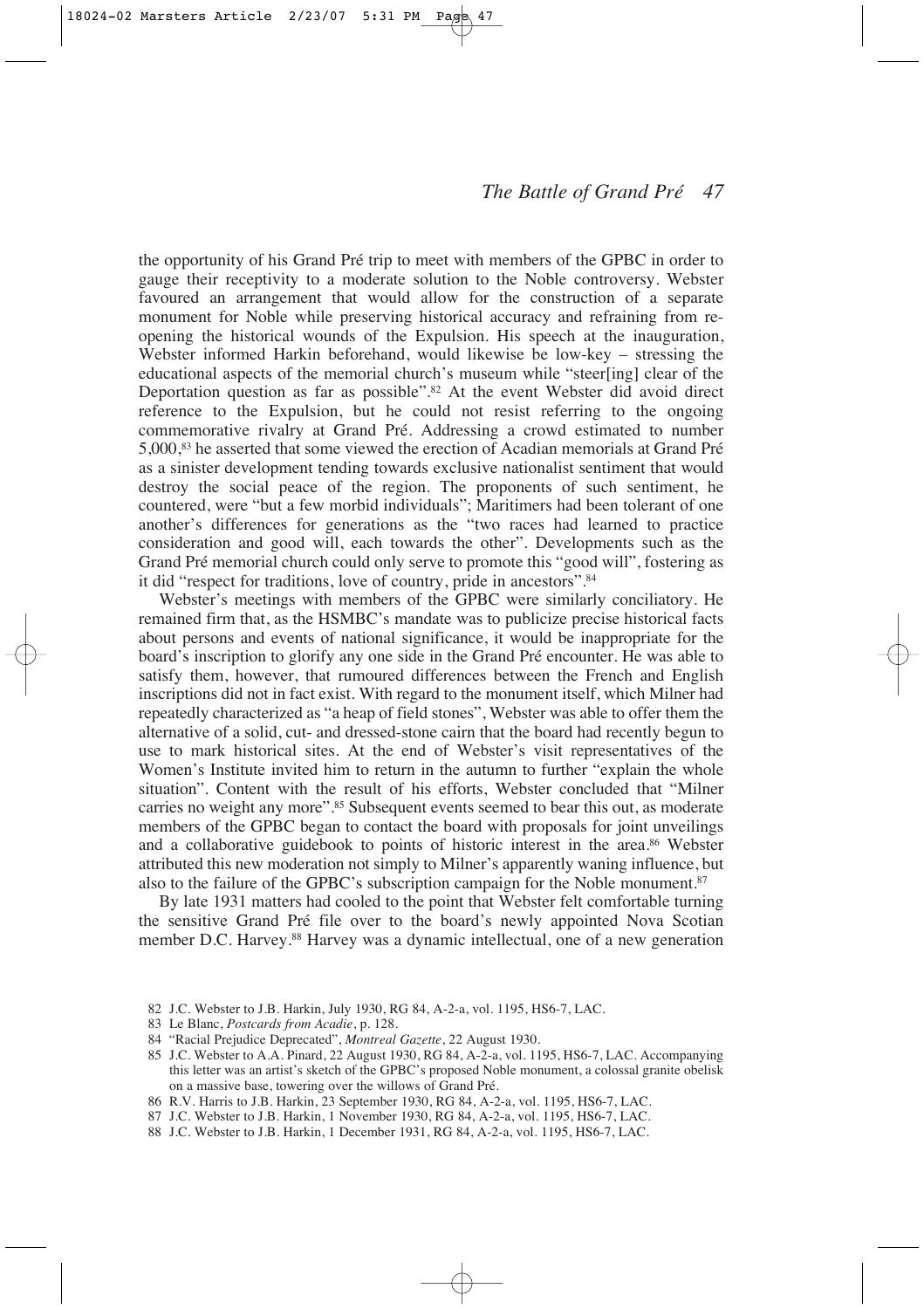of Canadian professional historians, a professor at Dalhousie University and head of the recently opened Public Archives of Nova Scotia in Halifax.89 An effective administrator and sharp wit, Harvey was nonetheless immediately vexed by the seemingly intractable historiographical impasse he had inherited at Grand Pré. Pressed by Harkin to recommend whether the long-deferred HSMBC monument should at last be erected, Harvey politely suggested it again be deferred, adding "If I wrote as I felt I should speak in much stronger terms but I shall not descend to their type of language but rather get on with what can be done in peace".<sup>90</sup> What could be done, it seems, was very little. In 1932 Milner at last left the region, moving to Toronto, prompting Harvey to hope that matters would proceed.91 Instead, the matter was again deferred at annual meetings of the HSMBC in 1932 and 1933 with Harvey concluding that the "controversy has dragged along now for so many years that another year does not matter".92

However, in the summer of 1934 the GPBC started to fall apart, frustrated in its effort to raise sufficient funds for the Noble monument in a time of deepening economic crisis. Milner reappeared on the scene and tried to gain control of the failing organization by holding an illegal meeting of the GPBC with two other members and electing himself president. Several days later the full board of the organization met, re-established control, and immediately passed a motion withdrawing its objection to the HSMBC monument. The controversy that had begun so dramatically in 1924 collapsed into farce a decade later. Harvey made no attempt to conceal his delight: "Though I used to be worried about Grand Pre I am getting rather a kick out of the last moments of Milner and his following".93

The battles waged at Grand Pré in the 1920s and 1930s profoundly influenced Webster's career as a heritage activist and public historian. In 1923, as a new member of the HSMBC, his faith in the power of documented historical fact and his vision of biculturalism were as yet untried. He was convinced they were proof against all disagreements, even the founding controversies of Canadian nationhood: the linguistic and cultural relations of francophone and anglophone communities and the legacy of the Conquest. He was equally convinced that survival of the Canadian nation in the 20th century required explicit recognition and acceptance of the difference between the two communities. The reaction of the Acadian committee, however, suggests that many Acadians – historically marginal, impoverished and still subject to overt discrimination – were not always eager to be recognized as vociferously as well-meaning anglophones might like. Despite the political and cultural successes of the contemporary Acadian "renaissance", the wounds of 1755 were far from healed. The events of the 1920s made this abundantly clear to Webster and like-minded supporters of a bicultural historiography. Consulted in 1928 about the possibility of an HSMBC monument to the Acadian deportations, he responded, somewhat wearily, "I would suggest that if ever a memorial is to deal with the expulsion, it should be at the place which is of most importance, viz. Grand Pre. But

- 90 D.C. Harvey to J.B. Harkin, 23 December 1931, RG 84, A-2-a, vol. 1195, HS6-7, LAC.
- 91 D.C. Harvey to J.B. Harkin, 14 April 1932, RG 84, A-2-a, vol. 1195, HS6-7, LAC.
- 92 D.C. Harvey to J.B. Harkin, 8 February 1933, RG 84, A-2-a, vol. 1195, HS6-7, LAC.
- 93 D.C. Harvey to J.B. Harkin, 11 June 1934, RG 84, A-2-a, vol. 1195, HS6-7, LAC.

<sup>89</sup> Taylor, *Negotiating the Past*, p. 93.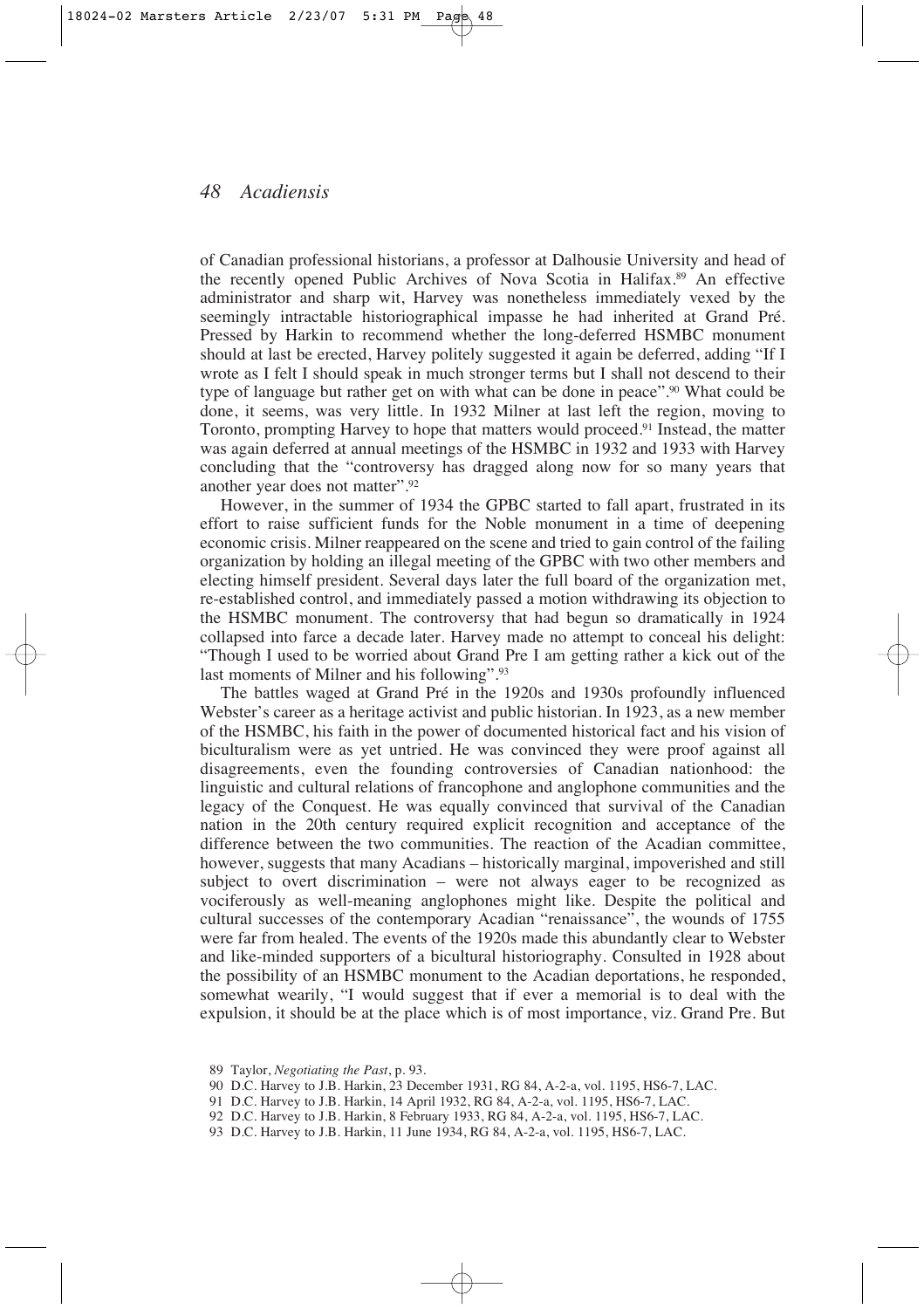in view of the storm raised over the Noble fight, I believe it will be a long time before the Board will venture to do anything with the matter".94

Webster's experience at Grand Pré forced him to recognize that an empirical, "objective" historiography was of limited utility when confronted with a committed, partisan reading of the past that was maintained regardless of the documentary record. It also impressed upon him the fact that Canada's francophone and anglophone populations, particularly when viewing the country's colonial past, were as prone to division as to unity. His conception of a bicultural historiography was influenced by the late-19th-century conception of the co-existence of two linguistic communities vouchsafed by British constitutional liberty and the protection of empire, a common view among anglophones and francophones alike in the pre-First World War period. This view prized civic harmony above all, sacrificing, at times, the demands of justice to attain it.95 Early-20th-century ethnic rivalries, culminating in the 1917 Conscription Crisis, largely discredited this variety of biculturalism among Canadian francophones, a development that was not immediately evident to Anglo-Canadian heritage activists. Webster was thus able to advocate Acadian rights at Grand Pré in the 1920s in the name of biculturalism (and "objective" historiography) in the face of strident, and at times bigoted, imperialist agitation.

It is indeed questionable whether the view of biculturalism formulated by Doughty, Webster and other English-Canadian activists and historians ever had much influence beyond a narrow circle of elite intellectuals. As H.V. Nelles demonstrates in his analysis of the Quebec Tercentenary, for example, no matter how precisely Earl Grey and his supporters defined the import of the celebrations they were viewed quite differently by the manifold populations that participated in them.96 Furthermore, the evident and growing reluctance of Webster and others to explicitly advocate biculturalism from the early 1930s onward was very much in keeping with the fragmented and delicately balanced Canadian federal political scene in this period. The Conscription Crisis and consequent division of the country's cultural and political life along linguistic lines profoundly affected all aspects of federal government intervention in Canadian life. The resistance shown by HSMBC members to strong

- 94 J.C. Webster to J.B. Harkin, 14 June 1928, RG 84, A-2-a, vol. 1206, HS 6-48, LAC. Indeed, the Grand Pré site was not "plaqued" until 1938; the monument was a bilingual one, with the English text reading "The Attack at Grand Pré: On February 11, 1747, Grand Pré was the scene of a surprise attack on Col. Arthur Noble's detachment of British troops from Massachusetts who were billeted in the houses of the inhabitants. A French and Indian force under Coulon de Villiers broke into the British quarters at 3 A.M. during a blinding snowstorm, and in the close fighting, Noble and about 70 of his men were killed. On the 12th the British capitulated on the condition that they be allowed to return to Annapolis Royal. The French departed soon after; and the British resumed their uneasy possession of mainland Nova Scotia". The French text reads substantially the same, but characterizes the event as "La Bataille de Grand-Pré".
- 95 An example of this is Pascal Poirier's support of the 1905 Manitoba Schools Act. While this legislation was clearly not in the interests of francophone minority rights, Poirier was willing to support it to ensure the "good will" of the majority. Acadians' political and economic marginality frequently led their leaders to make such compromises during this period. See Gerard Beaulieu, "Pascal Poirier: Premier Senateur Acadien (1852-1933)", MA thesis, University of Ottawa, 1971, p. 63.
- 96 J.C. Webster to W.D. Cromarty, 28 March 1949, RG 84, A-2-a, vol. 1055, FB318, LAC; see also Nelles, *Art of Nation-Building*, pp. 10-11.